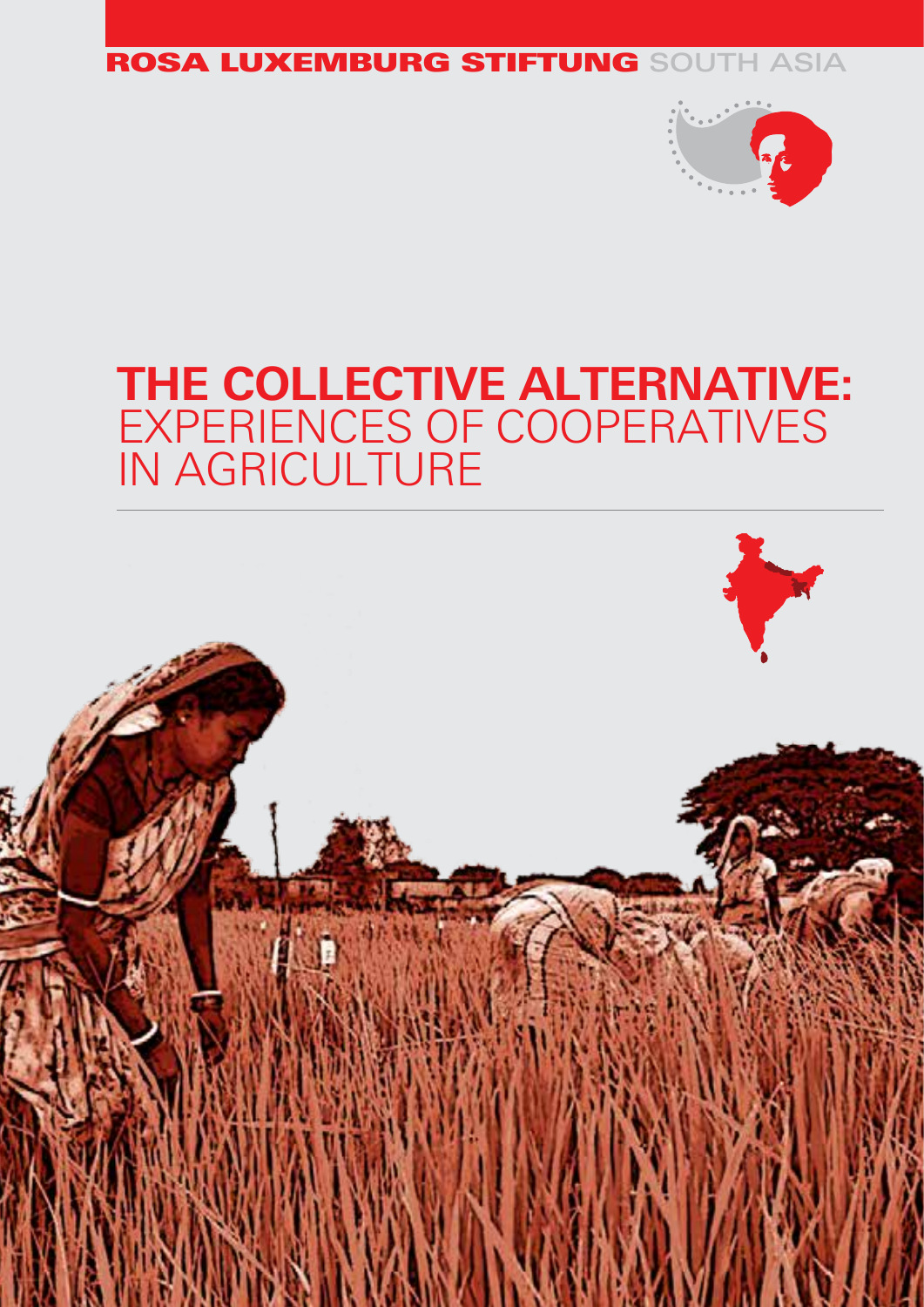This booklet is an outcome of the workshop - "National and International Experience of Cooperatives in Agriculture" organised by Joshi-Adhikari Institute of Social Studies (JAISS), New Delhi.

# JAISS

JAISS is a research institute which undertakes and sponsors studies and discussions on issues of economics, politics, and social structure at large. The objective is to create a knowledge base which can contribute towards building an alternative development paradigm based on secular and socialist values. JAISS conducts field surveys, organises seminars, workshops, talks, and study circles and publishes papers and books for the information and the education of the people. (www.jaiss.org.in)



Rosa Luxemburg Stiftung (RLS) is a Germany-based foundation working in South Asia as in other parts of the world on the subjects of critical social analysis and civic education. It promotes a sovereign, socialist, secular and democratic social order, and aims to present alternative approaches to society and decision-makers. Research organisation, groups for self-emancipation and social activists are supported in their initiatives to develop models which have the potential to deliver greater social and economic justice. (www.roslaux.de)

#### **Imprint/ 1st Edition (2014)**

#### **ROSA LUXEMBURG STIFTUNG** SOUTH ASIA

Centre for International Co-operation C-15, 2nd Floor, Safdarjung Development Area Market New Delhi -110 016, INDIA E-mail: south-asia@rosalux.de www.rosalux-southasia.org

#### **ROSA LUXEMBURG STIFTUNG**

Franz-Mehring-Platz 1, 10243 Berlin, Germany www.rosalux.de

**Cover Design**: Abhay Salve (seeabhay@gmail. com **Design:** Shweta Govil (shwetagovil.85@gmail.com) **Editor:** Biju Negi (negi.biju@gmail.com)

*The views and opinion expressed by the author do not necessarily represent those of the Rosa Luxemburg Stiftung.*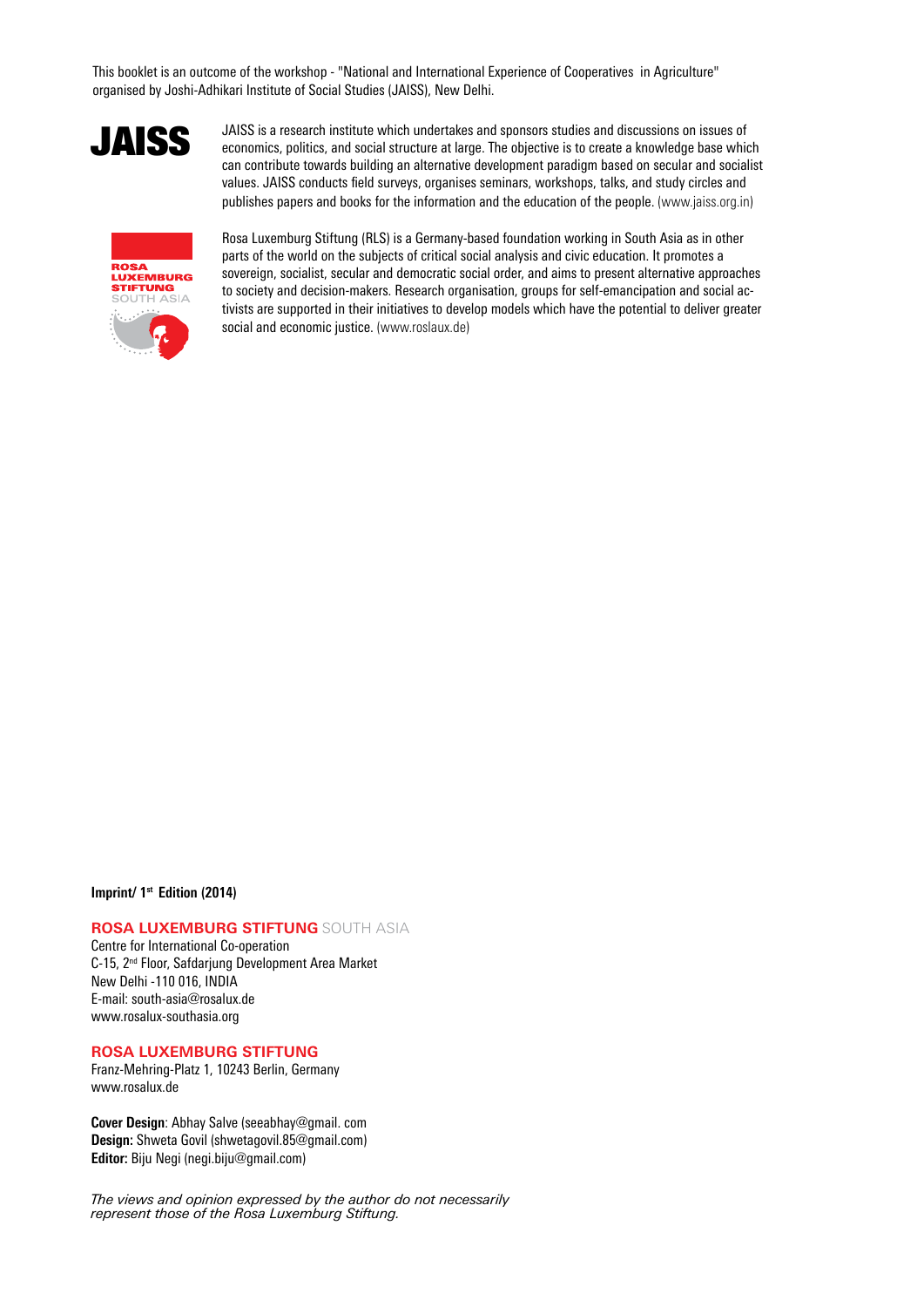

# **Content**

| <b>Foreword</b>                                                                                         | $01 - 02$ |
|---------------------------------------------------------------------------------------------------------|-----------|
| Report of the workshop: NATIONAL AND INTERNATIONAL<br><b>EXPERIENCES OF COOPERATIVES IN AGRICULTURE</b> | $03-12$   |
| The underutilised potential of agricultural cooperatives in India                                       | $13 - 17$ |
| Kudumbashree-collective farming as a means to<br>empower landless and poor women in Kerala              | $18-22$   |
| Cooperatives and technology: Towards democratic exchange<br>of information                              | $23 - 29$ |
| <b>About Authors</b>                                                                                    | 30        |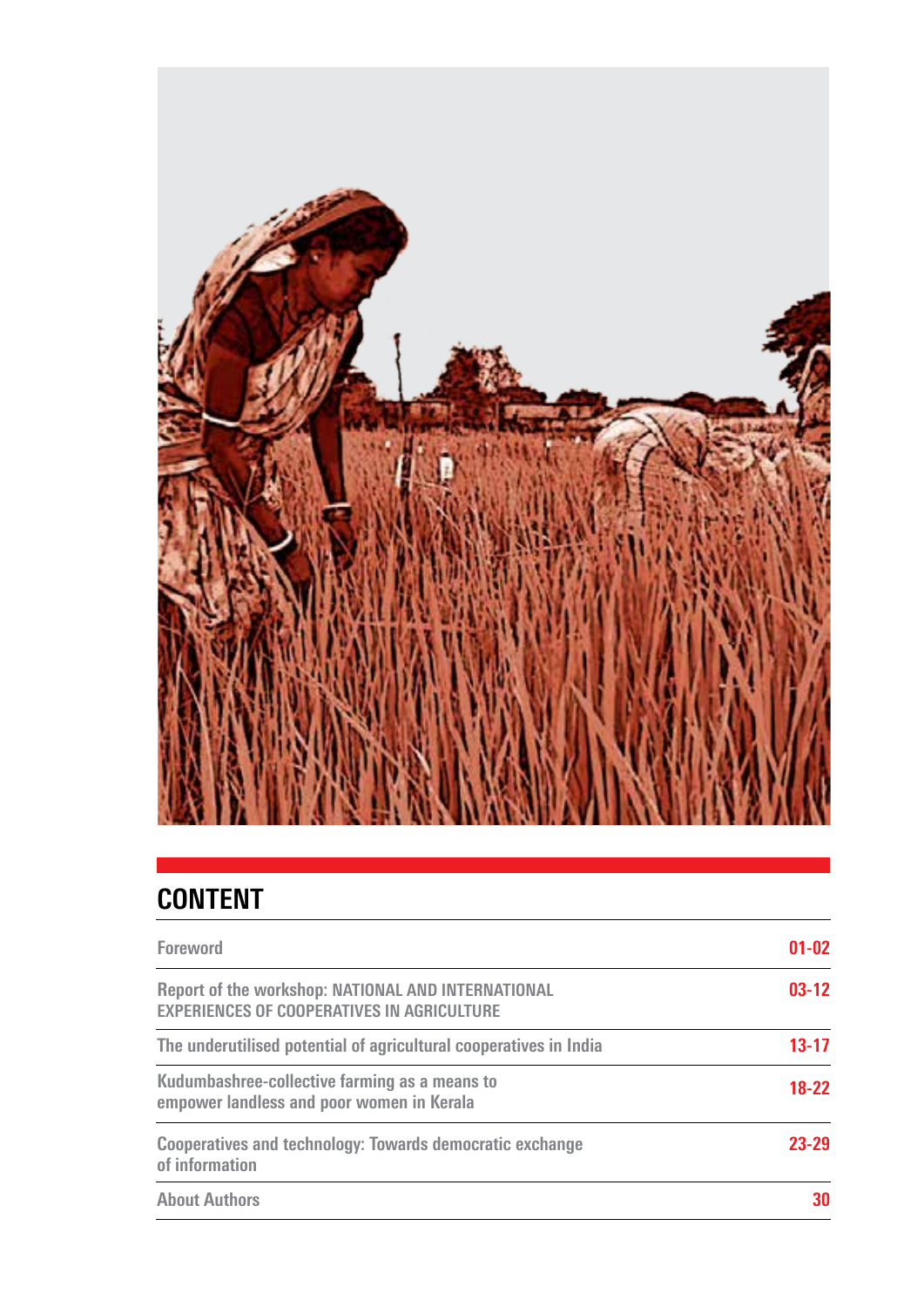### **Foreword**



The United Nations'declaration of "2012 - International Year of Cooperative" drew the world's attention to the increasing livelihood vulnerability of marginalised sections of the society all over the world, and underlined the necessity of promoting and prioritising the issues of collective economic base and cooperation among them. For the vulnerable people, collectivisation provides a viable solution to their challenges and problems.

In Asia, Africa and large parts of the world, peasantry constitutes the biggest segment among those whose livelihoods,and even survival, are threatened in the neo-liberal policy frame. Joshi-Adhikari Institute of Social Studies (JAISS, New Delhi, India), a research institution, conducted a nationwide primary survey from 2009 to 2011. The objective of the survey was to trace the production and marketing trajectories of the marginal farmers. The survey concluded that the only respectable path to resolve the agrarian crisis in the Indian economy would be the collectivisation of production base of marginal farm households (land as well as labour) through the institution of cooperatives.

On 18-23 March 2013, JAISS organised a six-day workshop on "National and International Experiences of Cooperatives in Agriculture" in New Delhi, which brought together a wide repertoire of national and international experiences on the subject. The workshop invited, from the Indian perspective, theoretical and detailed discussions on the relevance of cooperatives in alternative development strategy, the agrarian question and its resolution, the question of land and water, and the possibility of viable farm operations for small and marginal farm households. Many of these issues and discussions were seen as equally relevant and echoed by the experiences in China, Vietnam and Nepal (Asia), Spain (Europe), Cuba and Venezuela (South America), and South Africa, Tanzania and Ethiopia (Africa). The temper of the workshop necessitated the tracing of the history of agricultural cooperatives in the socialist and capitalist countries as well as in the colonial world and also evaluating their roles in the current conjuncture as an important precondition for reviving the agenda of the cooperative movement among the marginalised sections of population.

This booklet is an outcome of that workshop and comprises its detailed report besides three major papers from India presented therein."Report of the Workshop on National and International Experiences of Cooperatives in Agriculture" prepared by Dr. Jaya Mehta and Saeed Khan captures the wide canvas of the workshop and the quality of its rich discussion, combining the socialist understanding and theory of the agrarian crisis with ground level experiences. The report outlines the deliberations on the

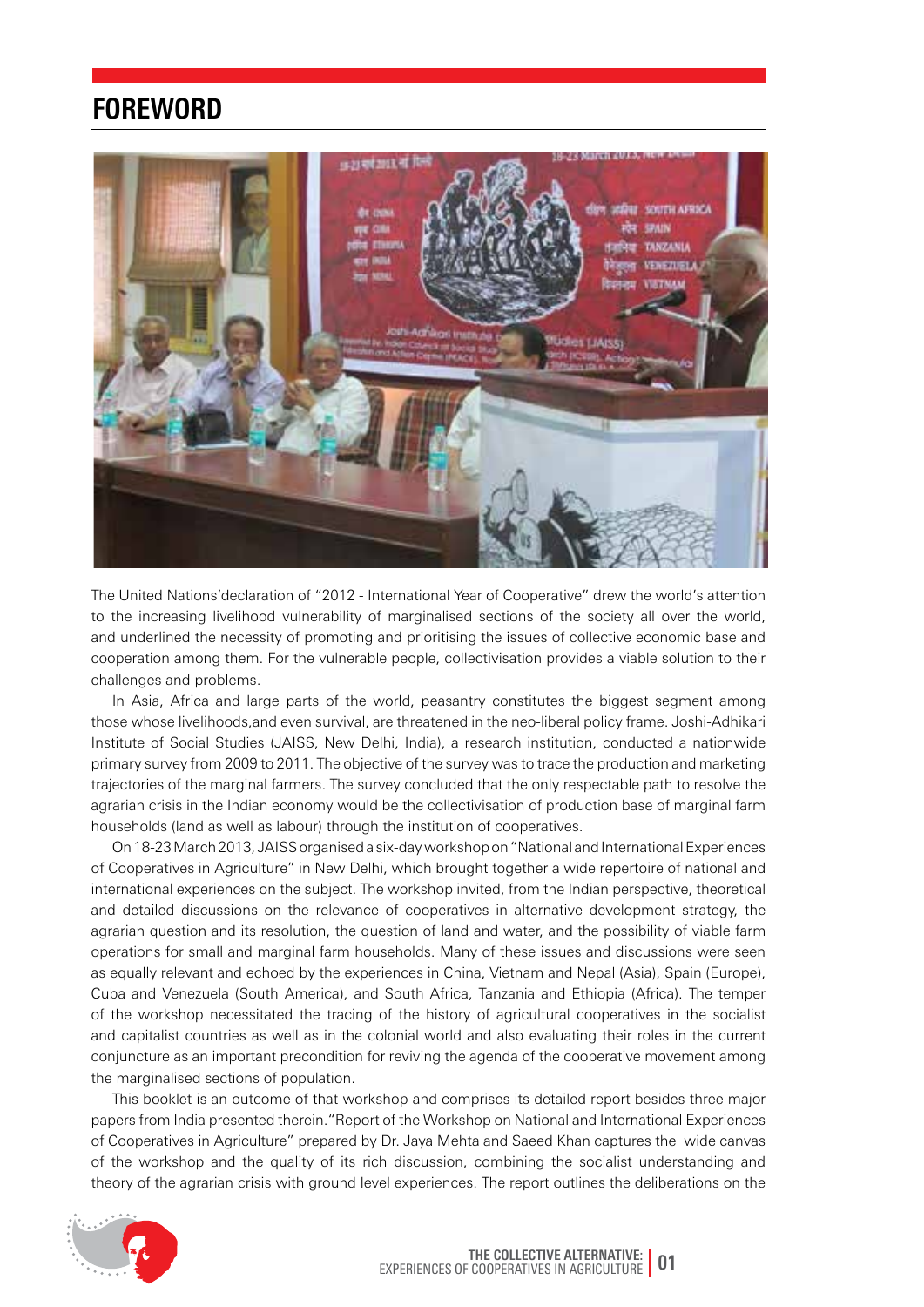cooperative movement in India, briefly reports on the scenario and experiences in some socialist and developing countries of the world (mentioned above), thereby focusing on the discussion generated in the workshop on finding a solution to the agrarian question through effective and sustainable cooperatisation.

In "The Underutilised Potential of Agricultural Cooperatives in India", Sachin Shrivastava deals with the primary agricultural cooperative credit societies (PACS) and argues that, as in other capitalist and developing countries, the cooperative movement in India has mostly remained confined to service cooperatives. The cooperative credit societies have unfortunately not fulfilled the objective of offering meaningful support to poor farmers. Rampant corruption, excessive bureaucratisation and financial sickness have led to a situation where delayering of these societies in the cooperative credit structure is being demanded. However, he states that the PACS should not be abandoned but democratised and people's involvement in their functioning ensured.

In "Kudumbashree - Collective Farming as a Means to Empower Landless and Poor Women in Kerala", Shanta Venkatraman refutes some of the arguments posed by Sachin, by retelling the experiences of thousands of women groups engaged in collective farming in Kerala. These groups have worked wonders for women individually and collectively. The Kudumbashree Mission, began as a poverty eradication programme, has helped around four million women generate income for themselves, and, more importantly, has given them a voice to determine their own development. This women's empowerment is most significant in the collective farming work in Kudumbashree, where women have brought about a positive change to the agrarian landscape in the state.

Roshan Nair's "Cooperatives and Technology: Towards Democratic Exchange of Information" draws attention to how a proper choice of technology such as community radio can facilitate transforming the production structure and help improve the small farmers' production and marketing space and also change the norms of efficiency from profitability to environmental sustainability and egalitarian development. A technology tool using their own language and idioms can help farmers realise their own collective strength and enable them to deal with corporate challenge, an unsympathetic state and also exigencies arising from climate crisis.

We hope that this booklet will, in its own way, be used to help revive the interest of farmers and policy makers in cooperatisation as an effective response to the agrarian concerns gnawing at the vitals of the agrarian society today.

#### **Jaya Mehta**

Joshi-Adhikari Institute of Social Studies

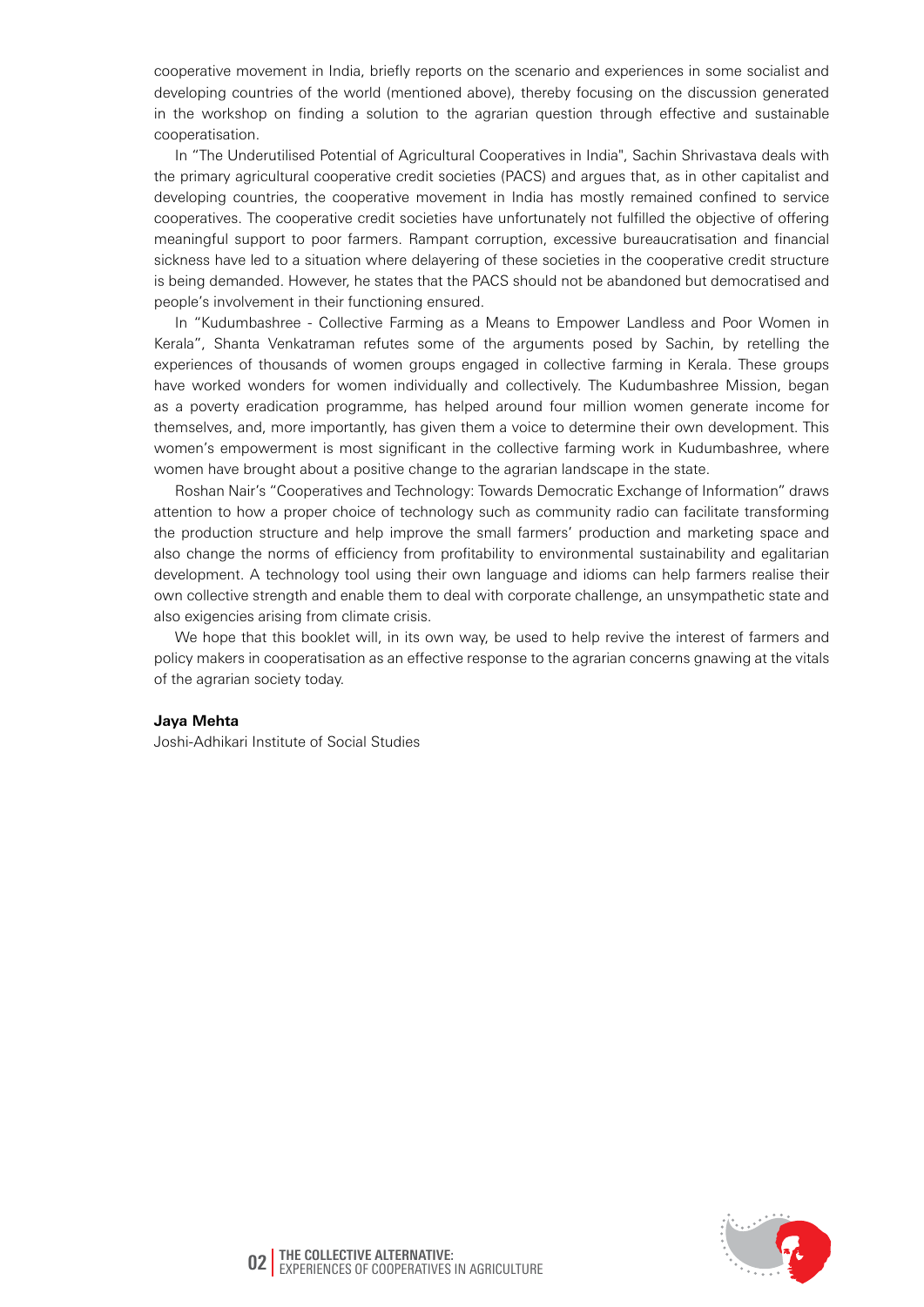# **Report of the workshop: National and International Experiences of Cooperatives in Agriculture**

on 18-23 March 2013 at JAISS, Jawaharlal Nehru Youth Centre, Delhi

#### **Jaya Mehta and Saeed Khan**

In India, the small holder and marginal farmers account for 70% of the country's total agricultural holdings yet they are today under devastating attack from neo-liberal capitalism, which has particularly intensified in the last few decades. They have been pauperised in their own homes, marginalised from their lands and denied any control over natural and productive resources like water and seeds, and thereby prevented from having a gainful livelihood from agriculture.

Land and water are vital resources for the peasants but which have been and continue to be stolen by the processes of neo-liberal development and urbanisation and denied to majority population on the basis of caste and other discriminatory norms. The British converted the communal land ownership system into private ownership with the objective to maximise revenue from land tax and intensify the plunder of natural resources. The continuation of such a policy and approach post-Independence has effectively marginalised the small peasants from their own lands. Likewise in the case of water, which though is a qualitatively different resource in that it is dynamic, asymmetric and part of the commons, and that the normal concepts of property are not applicable to it. But still, the capitalist system has forced property relations on water resources, creating many anomalies and corresponding conflicts.

Until today, the governments' successive policies have kept the smallholder peasants away from taking an equitable share in the country's development agenda. The development in agriculture and the practices of modern and scientific technologies have bypassed marginal farmers, and even the agricultural services, subsidies and facilities aimed for them have largely been confiscated by the bigger and richer farmers and agro-chemical companies.

The incomes of the marginal farmers across the country have been progressively decreasing, and their resource base shrinking rapidly. They are up against increasing land grabbing, subsidy cuts, increasing cost of inputs, unequal terms of trade between agriculture and industry, and inequitable distribution of agricultural prosperity within the rural sector. Consequently, there is a rapid exodus of marginal farmers from agriculture and they are also resorting to suicide in large numbers. According to the National Sample Survey Organisation's (NSSO) report of July 2005, given the option, nearly 40 percent smallholder farmers would like to quit farming. Since 1995 and until 2010, over 2,50,000 farmers have committed suicide!

The condition of petty producers or peasants with individual small holdings has become so vulnerable that there is even a big question mark on their very survival. They are facing an impasse in the resolution of the agrarian question as visualised in the classical frame. Since the problems are largely a creation of capitalism, one cannot expect the latter to offer solutions that we desire. A satisfactory resolution of the agrarian question is not available in the capitalist frame.

So, what is the way ahead?

Joshi-Adhikari Institute of Social Studies (JAISS) initiated a study on the "agrarian crisis" in the country in 2009. As part of the study, a survey was conducted, delineating the production and marketing patterns of 1000 marginal farmers in 128 villages in 30 districts across eight states. The main findings of the study were that if the challenges facing the smallholder agrarian society are to be adequately addressed, the marginal farmers need to pool their land and labour together to form collectives or cooperatives, and the country needs to seriously look at the possibility and necessity of cooperatisation as an alternative development strategy.

In the light of this study, JAISS organised a comprehensive six-day workshop on 18-23 March 2013 in Delhi to discuss the agrarian situation in the country and seek and confirm the possibilities of solution in cooperatives.. Though the workshop was primarily a follow-up of JAISS's study and sharing of its learning, it assembled and shared a gamut of Indian and international socialist understanding of the agrarian crisis including experiences on cooperatives in agriculture – from Asia (Nepal, China and

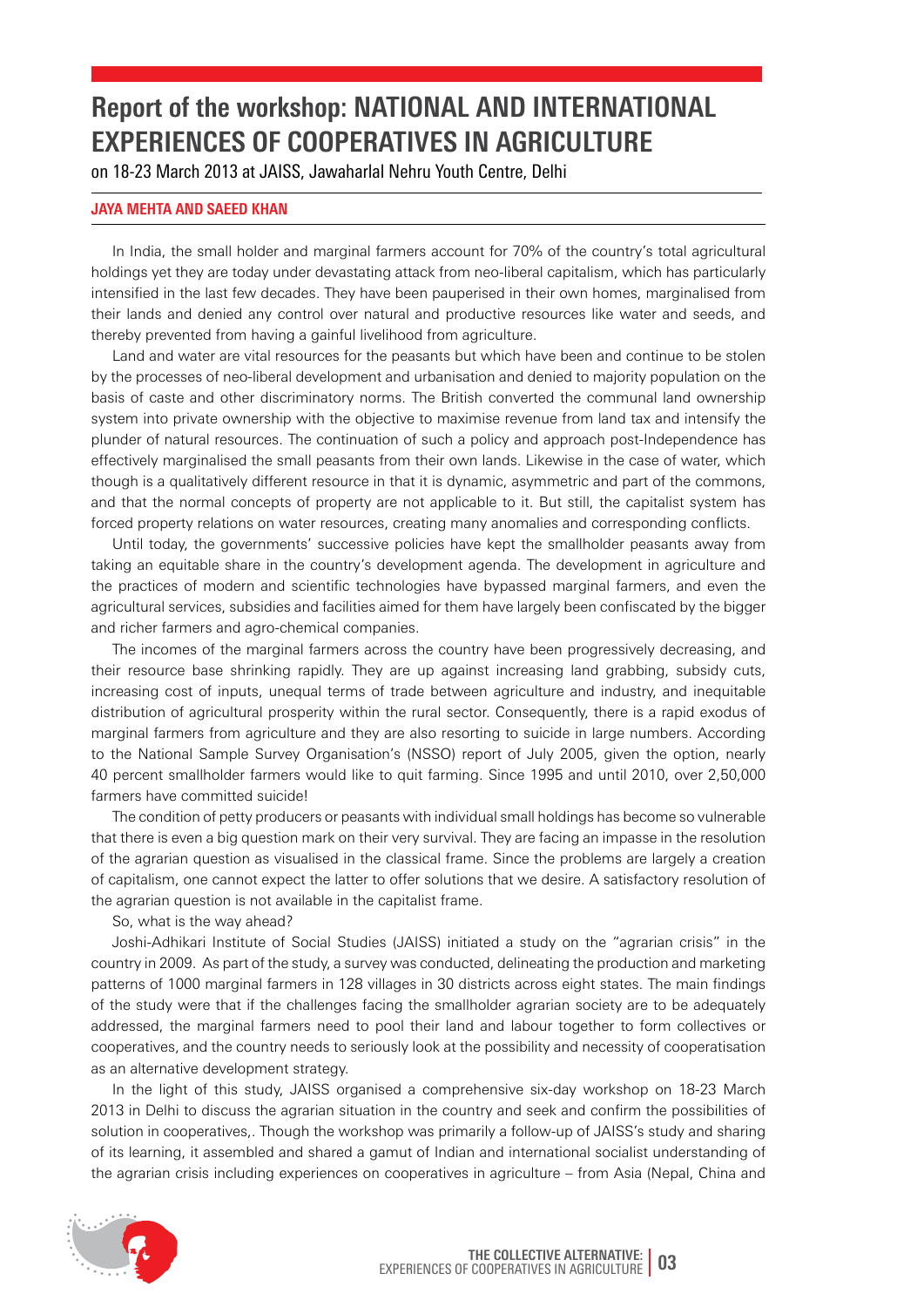Vietnam), Africa (Ethiopia, Tanzania and South Africa), Europe (Spain) and Latin America (Cuba and Venezuela). Prominent participants included veteran CPI (Communist Party of India) leader Comrade A. B. Bardhan as the chief guest, eminent Marxist economist and political commentator Professor Prabhat Patnaik who delivered the keynote address and S. P. Shukla, ex-Member, Planning Commission and Chairperson of Centre for Policy Analysis and a driving force behind the JAISS study. Other participants included senior researchers and activists working on agrarian issues from different academic institutions and organisations across the country and members of the farmers' wing (Kisan Sabha) of CPI, CPI (M), CPI (ML) and the Forward Block.

Over six-days, there were lectures, presentations and extensive panel and open forum discussions on the agrarian crises, with participants sharing and developing a critical understanding of the genesis and growth of agricultural cooperatives and the possibilities they offer today for solution and the way ahead. Against the background of the agrarian situation in the country and some other countries, this workshop report outlines the deliberations and experiences of the cooperative movement in India as well as in some socialist and developing countries and thereby seeks to generate discussion on finding a solution to the agrarian question through effective and sustainable cooperatisation.

Comrade A. B. Bardhan set the ball rolling by underlining the centrality of the agrarian question, agrarian relations and issues related to land and water in India's development and that these will become even more critical in the coming years because the marginal farmers had reached an impasse with respect to modern technology, water and fertilizer. However, it was important to imbibe grassroots experiences and understand that land and water reforms cannot and must not be divorced from the broad macro-economic policy frame. It would also be important to learn from experiences in the other countries.

The JAISS study determined that cooperatives of the small and marginal farmers would enable viable farm practices and create possibilities of voluntary and respectable shift of surplus labour to related non-farm activities. More importantly, these would help the vulnerable sections of the farming and dependent community with a collective economic base to emerge as a political force. The farmers' collectives could prevent transfer of land from agriculture to non-agricultural purposes, adopt sustainable farm practices with appropriate technology and promote a land use pattern ensuring food security, among other things. Such cooperatives could play a lead role in changing the production relations within agriculture and outside it. Responding to the JAISS research and study, a number of academics and ground level activists have shown interest in reviving the agenda of production cooperatives to counter the corporate onslaught facilitated by the neo-liberal policy frame.

In his keynote address, prominent Marxist ideologue Prof. Prabhat Patnaik provided a theoretical and historical account of role of petty bourgeoisie in capitalist development. Explaining the concept of primitive accumulation of capital in the development of capitalism, Prof. Patnaik pointed out that the process of primitive accumulation, which entails dispossession of petty producers and peasantry, has been politically kept in check by the capitalist state itself. Historically, petty producers have acted as social props for the big capital. However, in the neo-liberal phase, the political support of the state to petty producers and peasants has been withdrawn - leading to a situation where big capital is destroying its own social props.

This has created a historical possibility of a worker-peasant alliance for social transformation. Therefore, it is very important that while envisioning an alternative development strategy, we incorporate defence and protection for myriads of petty producers, who are currently under a devastating attack in neo-liberal capitalism. However, as petty producers or peasants with individual small holdings cannot be ensured protection for an indefinite period, they have to be persuaded to pool their land and labour together. In this manner, the technological advantage of economies of scale can be availed by small farmers and, more importantly, the surplus labour scattered in individual farm households can be productively engaged in capital formation and agro-processing activities. Prof. Patnaik stressed that the institution of cooperative would be a harbinger for ensuring food security, employment to surplus labour and protection of the petty capital. It would play an extremely important role in building an alternative development strategy which would ultimately usher in socialist transformation.

However, on this, two aspects need to be understood clearly – one, that protection to petty producers cannot be ensured for indefinite period while continuing to follow the capitalist frame; and two, for the same reason, the share of labour force in agriculture cannot be transferred to other sectors in the

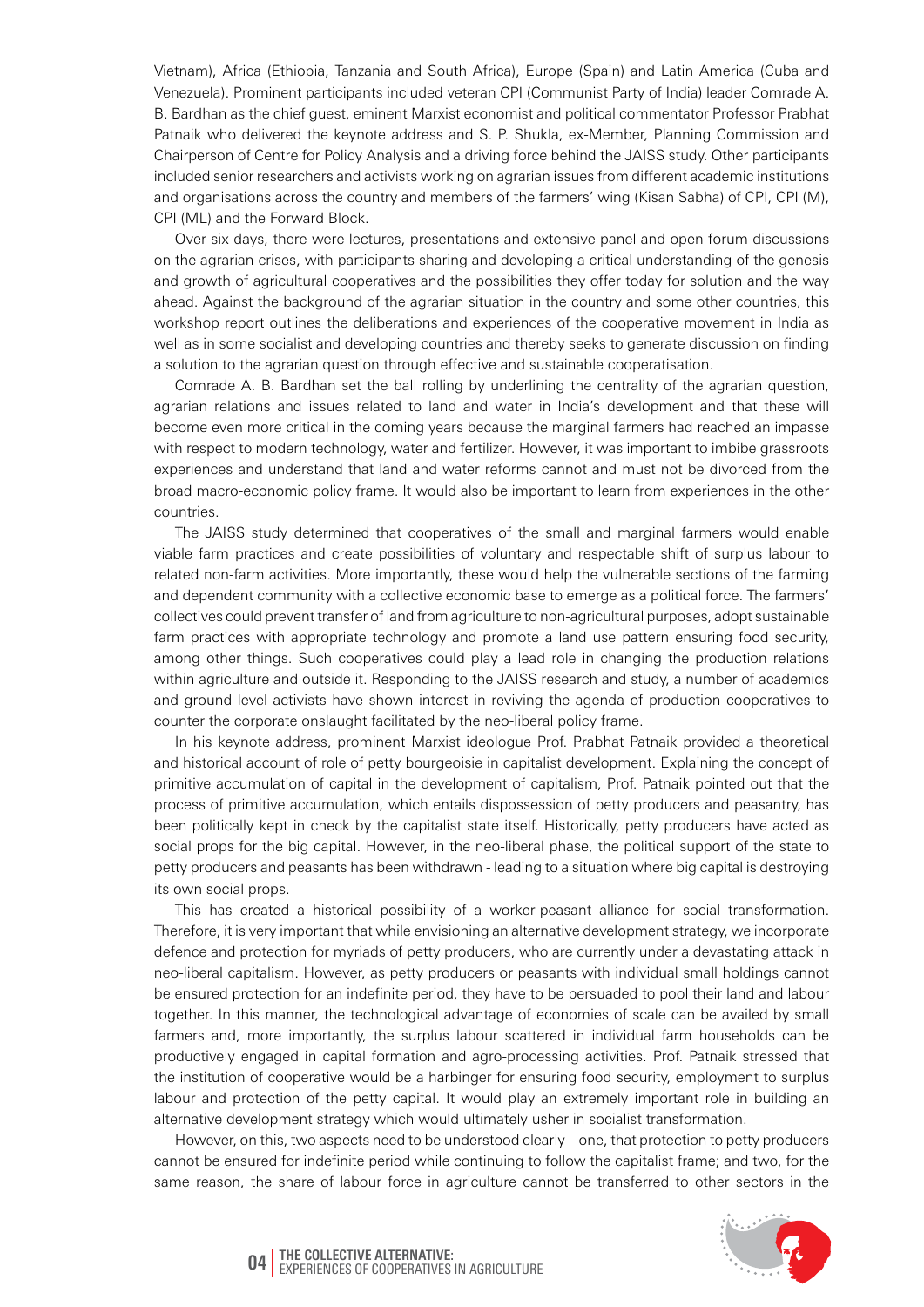current scenario. There is a need to discuss and plan how labour can intervene effectively in the neoliberal capitalist accumulation process and delineate alternative development trajectory. This, in fact, was one of the major reasons for organising this workshop.



The session on the "Agrarian scene in contemporary India" brought together eminent educationists of the left praxis – Prof. K. B. Saxena (ex-Member, Planning Commission and Professor at Council for Social Development, Delhi), Prof. Pravin Jha (Economist, JNU, Dehi), Prof. Vikas Rawal (Economist, JNU, Delhi) and Dr. Jaya Mehta (Economist, JAISS, Delhi). Dr. Veena Nabar (ex-chief Coordinator of the High Powered GOI Committee on Cooperatives, Delhi) and Prof. Biswa Swarup Mishra (Xavier Institute of Management, Bhubaneswar) deliberated on the historical perspectives and development of the cooperative movement including its current status.

The de-enfranchisement of marginal farmers mainly began during the colonial period. Prior to the East India Company, the Indian society traditionally had a community controlled agrarian system. Though the earlier empires did collect taxes on the basis of agriculture, but these were rarely as unjust or exploitative as the system that the British established. In 1793, the East India Company promulgated the Permanent Settlement of Bengal, which put an end to land being a community resource and gave birth to a new feudal class of Zamindars, who were conferred with private ownership of large tracts of land along with the responsibility of collecting taxes from the population working on it. The basic objective of the introduction of private ownership of land was to maximise company revenue from land tax and intensify the plunder of natural resources. The Zamindars became absentee landlords and the farmers were reduced to being their tenants and serfs, forced to shift from cultivating food crops to growing cash crops. In due course, this led the farmers to seek desperate loans from moneylenders and ultimately get trapped into a vicious cycle of debt, which passed down from one generation to the next. After the 1857 war of independence, the farmers' unbearably high indebtedness led to their rapid dispossession of land. In the feudalistic society, land was increasingly also denied on the basis of people's caste.

Taking over the reins of the government from East India Company, the British empire tightened the noose around the peasants' necks by passing the Land Acquisition Act, 1894 (LAA), which authorised the government to acquire land for 'public' purposes, but in actual practice led to further consolidation of land into the hands of the Zamindars and the moneylenders. After 120 years, LAA has now been replaced by Land Acquisition, Rehabilitation and Resettlement Bill 2013 (LARR), which may be an improvement on its predecessor, but still has many flaws that need to be thoroughly debated, clarified and resolved. The agenda of completing the land reforms needs to be taken up with utmost urgency and sincerity. It is at the heart of peasant concern and misery.

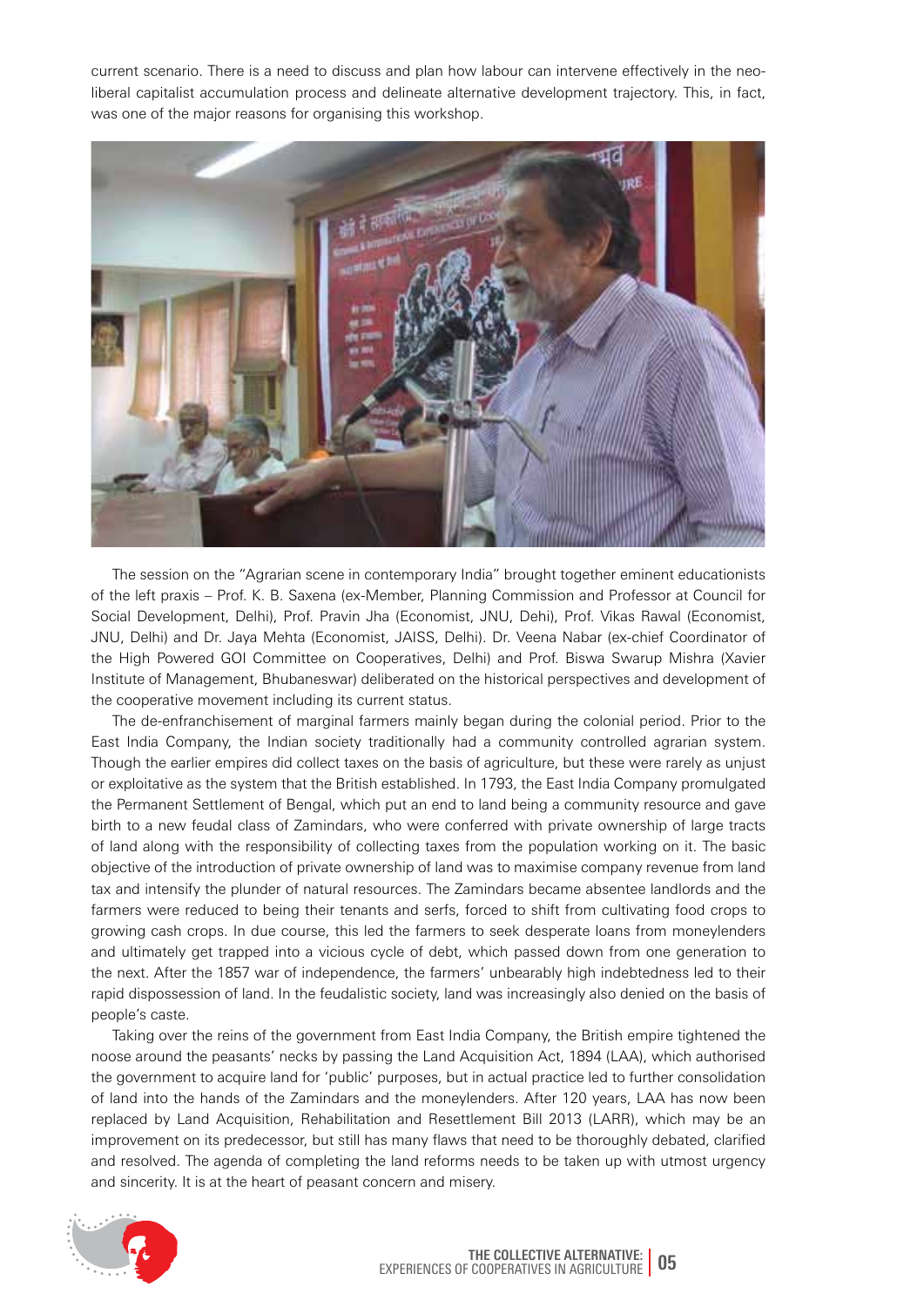Tracing the chronology of the cooperative movement in India, it is well realised that its genesis here was largely an outcome of the issues and concerns in the agrarian society. The land related policies of the British Empire in India had already created the problems of rural indebtedness and consequent dispossession of land by the Zamindars and the moneylenders. In some parts of the country, especially in Poona (now, Pune) and Ahmednagar, the farmers spearheaded an agitation against the moneylenders. In 1892, the Madras Government appointed Frederick Nicholson to study the village banks. In his report, Nicholson suggested setting up cooperative societies for supplying rural credit.

The country had faced a series of disastrous famines, again largely a consequence of the deenfranchising of the peasantry, and the government set up Famine Commissions in 1880 and 1901 both of which highlighted the deep indebtedness and distress of the Indian farmer. The Famine Commission of 1901 strongly recommended setting up of rural banks and for granting loans to farmers to tide over distress and improve their agriculture.

Recognising that the absence of institutional arrangement for financial support had pushed the farmers into the trap of wily moneylenders, the government brought out legislation to that effect which was subsequently enacted as the Cooperative Credit Societies Act, 1904. This was amended in 1912 to allow the formation of societies other than for credit. In 1919, under the Montague-Chelmsford Reforms, cooperatives became a provincial subject and provinces were authorised to make their own cooperative laws. It has continued to remain so in independent India as well.

After independence, cooperatives became an integral part of India's Five Year Plans and were seen as important economic and social vehicles for poverty alleviation and rapid socio-economic development. Although, cooperatives had diversified to include industrial labour, consumer, housing and other sectors, agriculture still constituted 80 % of the total and of these, credit societies were still by far the most numerous. Both the natural evolution of cooperative activity, and the impetus of the special need created in several parts of the country by agrarian legislation regulating the business of money-lenders, scaling down of debts, restricting rents and abolishing landlordism are responsible for the striking increase in the operations of cooperative credit societies.

It is generally agreed that while there have been some successes in cooperatives, over a period of time its pace slackened, its membership became dormant, there were mounting dues and a lack of active participation by members in the management of cooperatives. There were also serious inadequacies in governance, excessive bureaucratic control and interference together with over-politicisation in the management of cooperatives, which have been the major drawbacks of the cooperatives.

In fact, the Vaidyanathan Committee, set up in 2004 – the centenary year of cooperatives - looked into how the rural cooperative credit institutions could be revamped, and made recommendations on some of the above mentioned impediments. It stated that as the government directly influenced and interfered in the working of the cooperatives, it is morally responsible for some of the accumulated problems of the sector. As such, it recommended that cooperatives be self-governed and the role of the state be largely confined to framing an appropriate legislation and overall supervision. The Committee also recommended that the cooperatives be given a one-time package for their revival.

Participants at the workshop felt that only constitutional amendments, as was recommended by the High-Powered Committee on Cooperatives under the chairmanship of Shivajirao J. Patil (2005-2009), would provide the cooperatives necessary independence and spirit of self-governance.

One of the recommendations of the Vaidyanathan Committee was the revival of cooperative institutions offering short and long term credit facilities, something which was later overturned by the Bakshi Committee set up in 2012 to examine the three-tier Short Term Cooperative Credit Structure in the country. Doubting the capacity of Primary Agricultural Credit Societies (PACS) to attain core-banking systems, the Bakshi Committee recommended that all PACS be converted into Business Correspondents to their respective central cooperative banks. This recommendation has been protested by farmer and activist groups, and at the workshop as well, it was felt that if this recommendation was accepted and implemented, it would further distance the farmers from credit disbursement mechanism and ultimately lead to the abolition of the vast PACS network, which would be a great loss to the farmers. It was considered necessary to strengthen PACS rather than weaken them and as such, participants generally favoured state involvement and felt that reducing its role will weaken the cooperative sector. Moreover, some participants stated that the said recommendation raised the question of the Centre encroaching on State's jurisdiction, cooperatives being a state subject. It was also urged that the Left



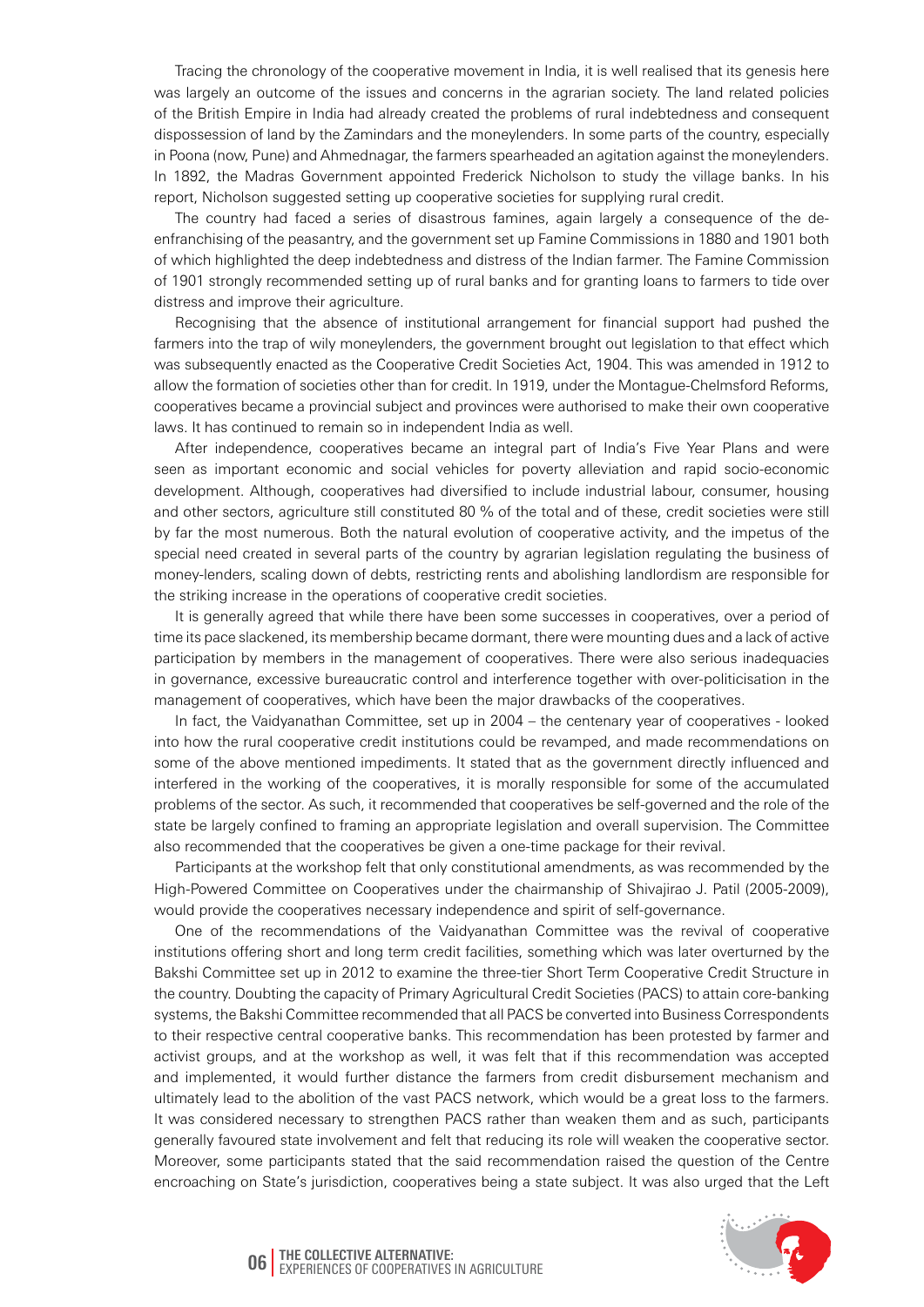leaders need to take up this agenda on a priority basis.

The workshop looked at several case studies from India – Kudumbashree Mission in Kerala (Dr. Sarada Muraleedharan, National Rural Livelihood Mission, Delhi); Women farmers collective in Andhra Pradesh (Dr. Rukmini Rao, Hyderabad); Meat cooperative in Kerala (Com. Krishna Prasad, All India Kisan Sabha, Delhi); Pravara sugar cooperative in Maharashtra (Dr. Sulabha Brahme (Pune) and the Amul cooperative in Gujarat (Prof. Tara Nayar, Institute of Rural Management, Anand, Gujarat).

Kudumbashree was seen as a successful, sustainable effort involving around 2,00,000 (two lakhs or 0.2 million) women engaged in collective farming initiatives on hitherto fallow lands. More importantly, it has contributed a great deal towards empowering the women. The women farmers' collective in Andhra Pradesh was on a much smaller scale and was felt that such programmes, to be effective and sustainable, needed government policy support. The Pravara sugar cooperative case was seen typical of a movement hijacked by politically vested interests. The sugar barons controlling this cooperative are now lobbying for the implementation of the Rangarajan Committee recommendations which will remove all controls from the sugar industry and allow private takeover of this cooperative sector, and the participants stated that this needed to be strongly resisted. Amul in Gujarat is possibly the most acknowledged and show-cased successful cooperative in the country, and which has registered its presence in the corporate world in big way. While the cooperative is managed very professionally, participants also felt that it has lacked participatory roles for the millions of its primary producers.

The institutional structure of cooperatives would enable a choice of technology which is desirable from the point of view of entire humanity, since such a structure is not driven by profit motive and is therefore free of the dictate of the market. However, as pointed out by Prof. Dinesh Abrol, it would be important to remember that technology can both, fragment the producers engaged in particular activities or join them by building bridges.

#### **International experiences**

The experiences in cooperatives in other countries and their land issues presented at the workshop were very enlightening – with many similarities with Indian experiences but with distinct, countryspecific characteristics as well.

#### **Asia**

**Nepal:** The traditional social institutions of guthi, parma, dhikuri, dharmabhakari, etc. in Nepalese societies are almost akin to primary forms of cooperatives. However, the concept of modern cooperative system arrived with the establishment of a Department of Cooperatives under the Ministry of Planning, Development and Agriculture in 1953 and the enactment of Cooperative Societies Act 1959, with the objective of adopting the cooperative system as a means for economic social and cultural development of the people as well as an appropriate and effective tool for rural development. The Act was revised several times and replaced by Sajha Societies Act 1984 and then by the Cooperative Act 1992. The National Cooperative Federation of Nepal was established in 1993. Department of Cooperative has provided the authority for registration and regulations of cooperative societies/unions/federations under the Acts. The interim Constitution of Nepal, 2006 has considered Cooperative sector as one of the three pillars for national development.

With a vast network throughout the country, cooperatives cover multiple sectors and are seen as substantial providers of social and economic protection in Nepal. The case study was presented by Comrade Guru Baral, Central Committee member of the Communist Party of Nepal, who laid particular stress on the role of women. Like in most parts of the world, women in Nepal too are the most severely impacted by the adverse consequences of liberalisation. So, cooperatives have been a good medium for welfare service delivery and economic opportunities for them and at the same time have provided them some space to unite and overcome cultural restrictions to pursuing commercial or economic activities. And though scattered and still evolving, 10-15 % of the cooperatives in Nepal are exclusively of women. Certainly there is need for extensive trainings, capacity building and becoming more professional and even developing a brand name. Towards this, alliances at the international level, particularly south-south cooperation can be very helpful.

**China:** The cooperative movement in a socialist country has to be differentiated from that in a capitalist country. In a socialist country, individual farmers are persuaded to pool their resources together. The

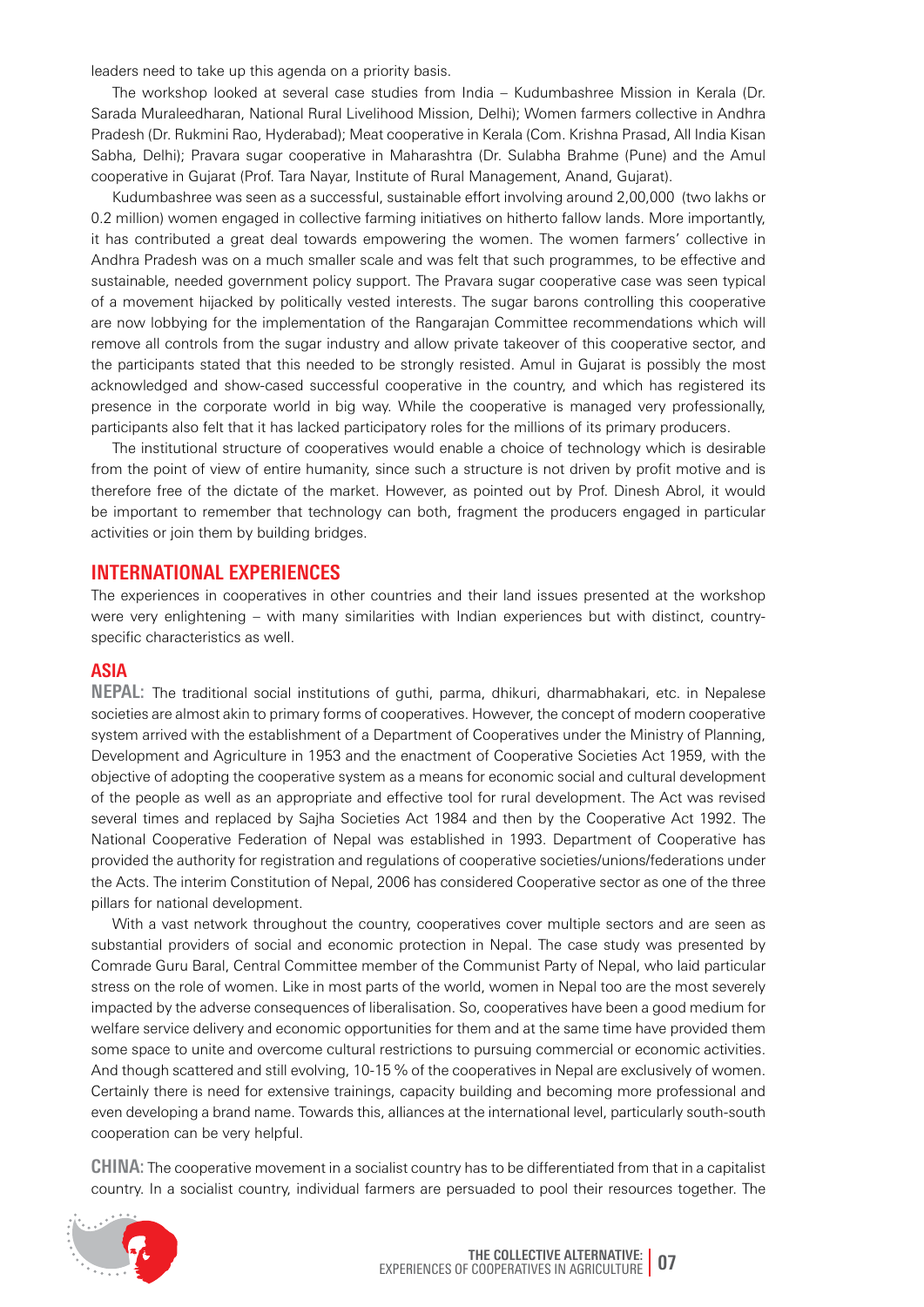objective is to empower them economically, politically and socially but at the same time, it is also the first step towards making a transition to a socialised ownership of the resource base. In countries like China and India with a labour surplus economy, cooperatives have not just social and moral justifications but a sound economic rationale as well. Cooperation here is mandatory for the rapid development of productive forces and desired capital formation or rather costless capital formation.

The discussion on international experiences with cooperatives rightly began with a detailed analysis of cooperative movement in China. The discussion was spearheaded by Prof. Utsa Patnaik (JNU, Delhi) and followed-up by Dr. Sriram Natrajan (Bangkok) and Prof. Li Xiande (China).

In China, though there were some rudimentary and scattered agriculture marketing and credit cooperatives since the 1920s, the first serious system of cooperative production in agriculture was put in place in 1950s following the liberation in 1949 and the implementation of a nationwide radical land reform programme. At the very basic level were mutual aid teams, which progressed to primary agricultural cooperatives, then to agricultural cooperatives, finally culminating into the formation of peoples' communes. Communes have a wonderful egalitarian thrust, but unfortunately the system quickly dissolved, largely due to the emergence of political forces within the party inimical to the socialist ideology, and the commune land divided or sold out to individual households.

Western, liberal scholars have been very readily claiming that the dramatic increase in agricultural incomes observed in 1980s was due to the institutional reforms introduced in 1978, without realising that the stated increase in incomes was the result of enormous capital formation carried out by labour mobilised in communes during 1960s and 1970s and also due to the state incentives to individual farmers after the reforms.

After 1978, land was allotted to individual households for longer and longer periods, so much so that now a vibrant land market has emerged in China. The pressure of population on land and small farm size, have heightened the inability of farmers to cope with aggressive markets controlled by agribusiness, with the result that, as in India, there is large scale migration of rural workforce to urban areas.

There has been further formalisation of cooperatives through various enactments since the year 2000, but unlike the cooperatives of the 1950s, the new cooperatives only provide inputs and marketing possibilities. They have their own investment and expansion plans and aspire to become commercial entities as in any capitalist economy.

**Vietnam:** The legendary leader Ho Chi Minh is credited with laying the foundations of the cooperative movement in Vietnam by talking about it as far back as 1927. His visionary approach saw the role of cooperatives as advancing the democratic aims of Vietnamese freedom. The first cooperative soon came up and its success propelled the cooperative movement in the country. However, by and large, the cooperative movement and the changing land relations in Vietnam have virtually followed the Chinese trajectory. Tuan Anh Ngo, a young scholar presented the paper on Vietnam that was jointly written with his senior Dr. Dung Anh Nguyen. A short video clip of Ho Chi Minh visiting some cooperatives was also shown.

The collectivisation of agricultural land undertaken during 1960s and 1970s was undone in mid-1980s. Like the winds of change in China, Vietnam too started giving primacy in land distribution to individual households, thereby consolidating private control over land. And as in China again, in Vietnam too, a thriving land market has since evolved. Naturally, the market oriented shift changed the character of the cooperatives to now becoming more of service cooperatives. The paper discussed the different structural forms which have among new cooperatives, coverage of cooperative network and achievements in terms of production and export growth.

#### **Africa**

**ETHIOPIA:** Ethiopia was never colonised, but this does not mean that it was free from the problems of land issues or its people did not suffer from other agrarian concerns. Prof. Subodh Malakar (Deputy Director, JAISS and expert on agrarian transformation in Ethiopia) underlined this fact with his analysis that change in State power impacts the pattern of land holdings and its social and economic dimensions. Right from the times of the Solomon's Empire in 970 BC to the rule of Haile Selassie till about 40 years ago, land relations in Ethiopia can be described as feudo-monarchic. In 1974, Mengistu Haile Mariam galvanised the people of Ethiopia and all impoverished agrarian forces came together in a socialist kind of revolution and overthrew the monarchy. Land was nationalised and given to peasants for cultivation.



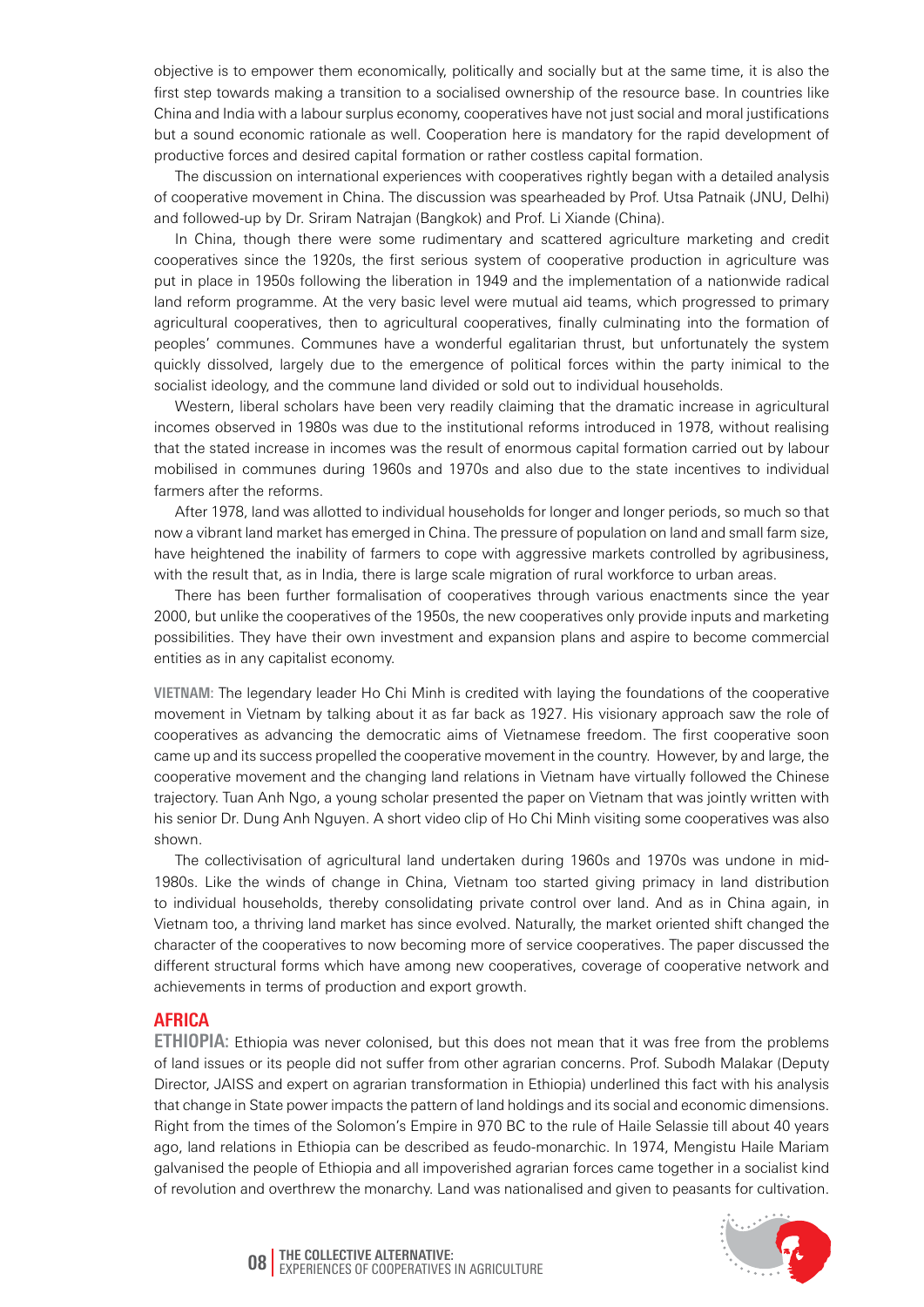Farmers were grouped into peasants' association and a cooperative structure was introduced with the aim of fulfilling the aspirations of the people as well as finding means and technology to increase the productivity.

However, 17 years later, in 1991, there was a big revolt against Mengistu, and Meles Zenawi took charge as the new ruler. And though he did not overturn the agrarian structure erected by Mengistu and retained state ownership of land, the new ruler weakened the peasant associations and dismantled the cooperative structure. While this created heated debate between the defenders and opponents of privatisation, for all practical purposes, Ethiopia became one of several post-socialist countries undergoing a transformation towards some kind of a capitalist economy.

Relenting to the mounting pressure from IMF and the World Bank to privatise the land, Zenawi enacted a new law in 2002, according to which land came directly under state control. It has the exclusive power to buy and sell land in Ethiopia. The land is now being given to the foreign multinationals on a very low lease rent and the local population is being forced to vacate the land for these companies. There is a great deal of discontent among the peasantry which has led to violence.

**Tanzania:** Tanzania was liberated in 1961. During the British colonial era, agricultural marketing cooperatives were established by the colonial government as instruments to organise cash crop production and their marketing as required by the colonial trade. Quite like during the colonial rule in India!

Cooperative development in Tanzania goes back to the early years of the 20th century and was rooted in the peasantry. In his presentation, Prof. Joachim Mwami (Dar-es-Salaam University, Dares-Salaam) emphasised the fact that the cooperative movement was used during the independence struggle to dislodge the British colonial state, and in the post-independence period, these were used to dislodge the Asian commercial bourgeoisie and also allow the Tanzanian state to control the use of the surplus-produce.

In 1970s, however, corruption became rampant at every level in the cooperative movement. As a consequence, the functional utility of cooperative societies as instruments of control began to decline. The primary societies which provided the economic base of the cooperative unions became redundant and these were finally dissolved in 1976. Although the government re-introduced the primary cooperatives and cooperative unions, through the Cooperative Societies Act in 1982, the damage had already been done. The cooperatives had lost most of their properties and also their highly trained manpower, and the morale of its members (and potential members) was at its lowest. In fact, to date, the movement has not fully recovered.

Besides, the new cooperatives have come with a major shift in the vision as well. Even though in the earlier cooperatives, while economic enhancement was the objective, it was subordinated to social and common welfare perspectives. In the current phase of neo-liberalism in Tanzania, cooperatives have been reorganised to operate like business ventures responding to market demands. This raises a major question on the basic purpose and approach of the struggle – whether the people should directly seek socialist transition or let the struggle continue to be in the form of a bourgeois democratic revolution, as it has been in the past. This is the question that is currently being debated in Tanzania as well.

**South Africa:** Dr. Amon Myeni's (Director, Department of Agriculture, Forestry and Fisheries, South Africa) paper 'Catastrophic Failure of Cooperative Movement in South Africa' drew strong parallels to the colonial history of Tanzania. Moreover, South Africa has suffered the longest apartheid rule. Cooperatives were formed by the colonial rulers for the benefit of the exploiters and at the great expense of the local population and the peasantry. Very systematically, the Land Bank Act, 1912 denied the local farmers access to institutional finance, the Land Act 1913 forced the African farmers out of their own land, the Marketing Act 1937 denied them access to market and the Cooperative Act of 1939 killed off any possibility of local farmers organising. Cooperatives were a crucial feature of the country, but unfortunately very disgracefully and perversely built on the foundations of racialised forms of production.

When South Africa was liberated from apartheid in 1994, the world expected it to lead the entire African continent towards justice, peace and equality. But the land distribution in the country was already so skewed that nothing much could be done to improve the situation thereafter. Before 1994, there were 250 commercial agricultural cooperatives of white farmers, which had a membership of

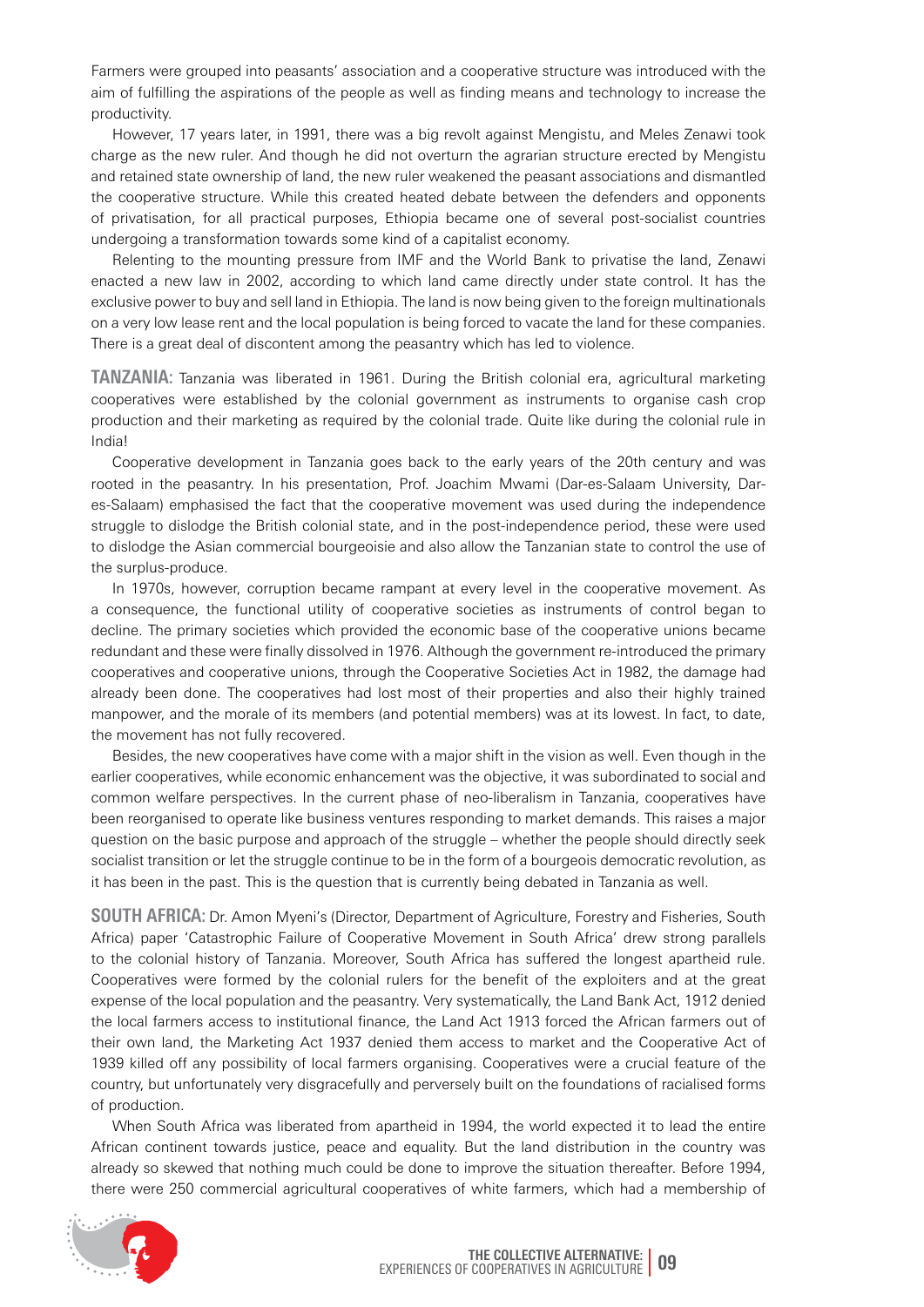1,42,000 and total turnover in the range of 22.5 billion South African Rand. After 1994, there were hopes and promises but things could not proceed in the desired direction and at the right pace. The Restitution of Land Rights Act, 1994 and Communal Land Rights Act, 2004 aimed to redistribute 82 million hectares of land under white farmers' possession to the people of Africa. The target was to redistribute 30 % of white owned land i.e. 24 million hectares before the end of 2014, but in so far only 1.7 million hectare has been redistributed. Also, there is still a lot of land under cooperatives but in the absence of a proper marketing network, it doesn't hold much good.

What South Africa needs is to have a holistic approach to make these agricultural cooperatives viable. African peasants need to be educated to adopt new technologies. A proper support system will help these cooperatives to become the agency of change, not only in agriculture but in every aspect of the life.

**Spain:** Spain is part of European Union and one of the countries which is worst affected by the financial crisis of 2008. In such a crisis, cooperatives could have been an important support for the people, but the institution of cooperatives has been completely hijacked by the capitalist forces and as part of European Union, Spain has little freedom to formulate independent laws. As is in most other countries, cooperatives in Spain are not people centric socially useful institutions. They are profit making business conglomerates. The laws related to cooperatives have only served to consolidate this role of profitability and efficiency.

The arable land in Spain is divided between minifundas (small farms) and latifundas (big farms). Eighty percent of the funds under Common Agricultural Policy of EU go to latifundas. According to Eva Torremocha, an activist from the organic farming movement in Spain, the situation can be salvaged only by small farmers and other rural poor households de-linking themselves from the existing structure. It is a huge task but this struggle is inevitable.

**CUBA:** The discussion on and recapitulation of the cooperative movement in Mao's China reaches its logical end by examining the cooperative movements in Cuba. The cooperative structure in Cuba (and Venezuela) has been built up with the explicit goal of attaining socialised ownership of resource base and it is central to their development trajectories.

The Cuban Revolution of 1959 and the enactment of the first Agrarian Reform Law that year, followed by the second Agrarian Reform Law in 1963 made the agricultural system of Cuba socialist, through creation at the primary level groups like mutual aid brigades and agrarian societies. It was in 1970s that the advanced form of producer cooperatives were introduced in Cuban agriculture. However, during the special period starting from 1989, the situation altered and the leadership realised that the big producer cooperatives were unable to function in the new circumstances. The big producer cooperatives were broken up into basic production cooperative units so as to retain people's motivation for giving their best to the farms. In 1993, the Cuban government gave approximately 45 % of the country's farmland free of charge - in usufruct - to farmers willing to produce food cooperatively, called Basic Units of Cooperative Production (UBPCs). With this critical change, farm workers now became farm owners. Currently, many households are only members of credit and service cooperatives and others are members of basic producer cooperative units. People are engaged in production on small family farms.

In Cuba, the basic feature of a cooperative is balanced autonomy and the fundamental democratic principles of cooperative functioning are strictly adhered to. Although restructuring in farm holdings and cooperative forms is undertaken, care is taken that people's motivation is at its highest level.

Making the presentation, Cuban delegate Elbys Perez Olivera concluded by saying, "What we have in Cuba is what we have chosen and we will keep it. This is our system but we are not offering it as recipe to others. We can all learn from each other."

Indeed, it was an apt statement to wrap up the workshop on cooperatives.

#### **Venezuela – Homage to President Chavez**

Due to the unfortunate and untimely demise of President Chavez, the Venezuelan delegate could not attend the workshop. The Venezuelan Embassy in Delhi, though, prepared a brief note, which was distributed to the participants. Chavez imbibed the cooperative spirit and called cooperatives the outposts of socialism, so it was in the fitness of things that the workshop session turned into paying him a homage. Chavez's role in giving boost to the cooperative movement continues to infuse confidence among the left forces

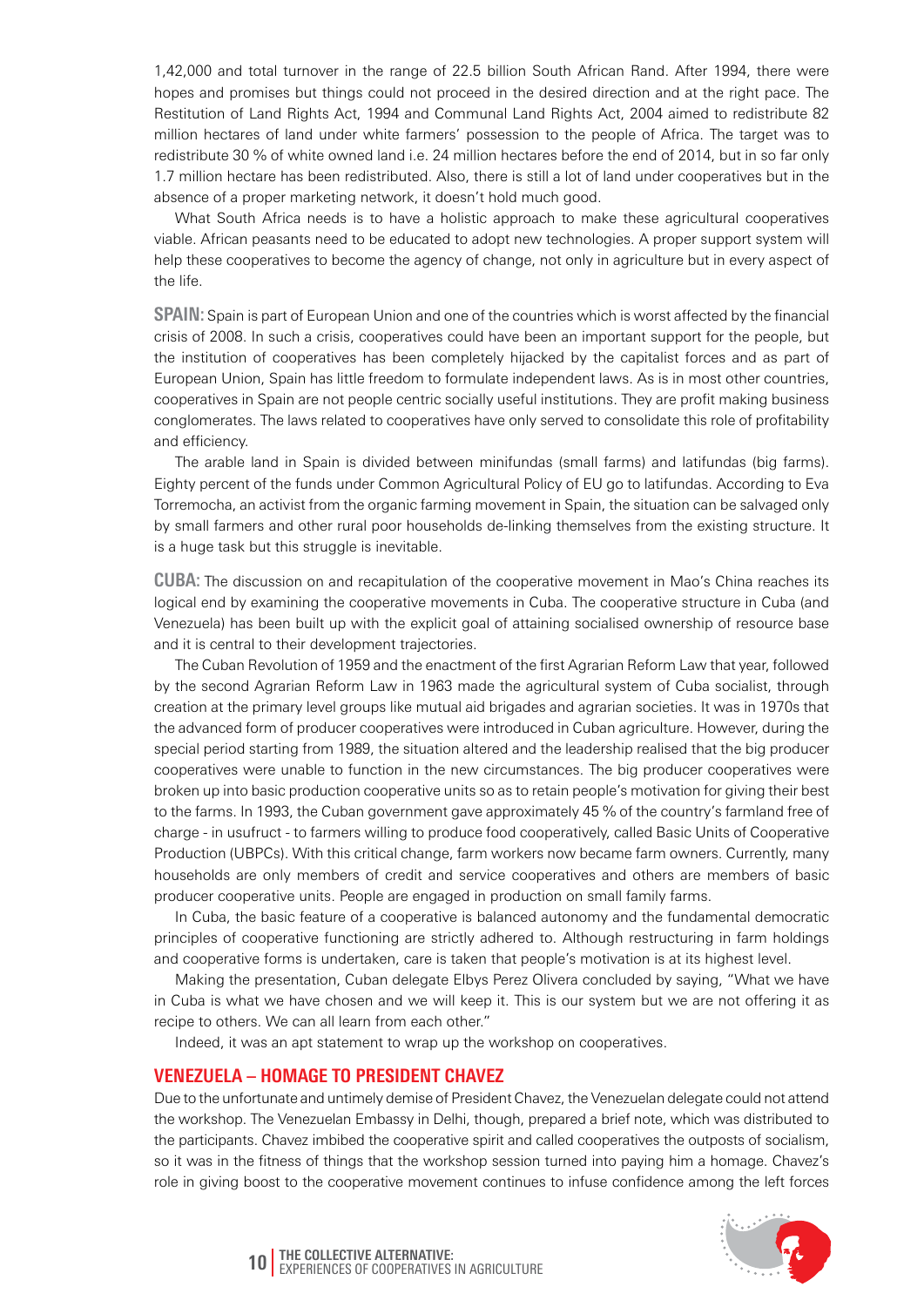that cooperatives would play a pivotal role in making a transition to socialist society. Workshop convenor Dr. Jaya Mehta dedicated the workshop to his legacy of 21st century socialism.

A short documentary showing Chavez with the people of Venezuela was screened by the Venezuelan Embassy. Ambassador Ms. Milena Santana Ramirez addressed the gathering, talking of the early years of Chavez and his subsequent emergence as an extraordinary revolutionary leader not just for Venezuela but for the entire Latin America. He symbolised the struggle of the last man, and he worked to fulfill the dream of the last man to change the world. She said, 'We in Venezuela do not condole his death, we celebrate his life and the legacy of his work.'

Comrade Eduardo Iglesias Quintana, First Secretary from Cuban embassy paid his tributes by underlining the close relations between Cuba and Venezuela and between Fidel and Chavez. Recollecting Che Guevara's appeal that 'we need not one but many-many Vietnams', the First Secretary said 'we need many-many Fidels and many-many Chavezs to build a new world'. Subsequently, every participant in the meeting joined in and expressed solidarity with the people of Venezuela and the cause for which Latin American and Caribbean people are struggling.



#### **CONCLUSION**

It was hectic six days and the range of the issues was very wide, but as happens, no single workshop can cover all the issues. There were topics which could not be covered adequately in the workshop and which required further deliberations with reference to the cooperative movement. A few such areas identified were – the challenges posed by climate change and natural disasters and the exploitative international trade and possibilities of south-south cooperation. Still, the participants found the proceedings in the workshop very useful and exhilarating. These provided a wider perspective and new insights in understanding the agrarian situation as well as cooperative movements in India and elsewhere. The experiences of socialist countries, capitalist countries and post-colonial economies of Africa particularly generated a great deal of interest. The theoretical premise was widened and technical details were contextualised. For instance - the concept of costless capital formation explained in the context of the Chinese cooperatives was received with much interest. Similarly, the land grab in Ethiopia generated much disquiet.

There was general agreement that the current onslaught of capitalist forces on petty producers and on the agrarian population in particular can be resisted only through collective action and the institution of cooperatives plays an important role and provides a valuable direction in consolidating this

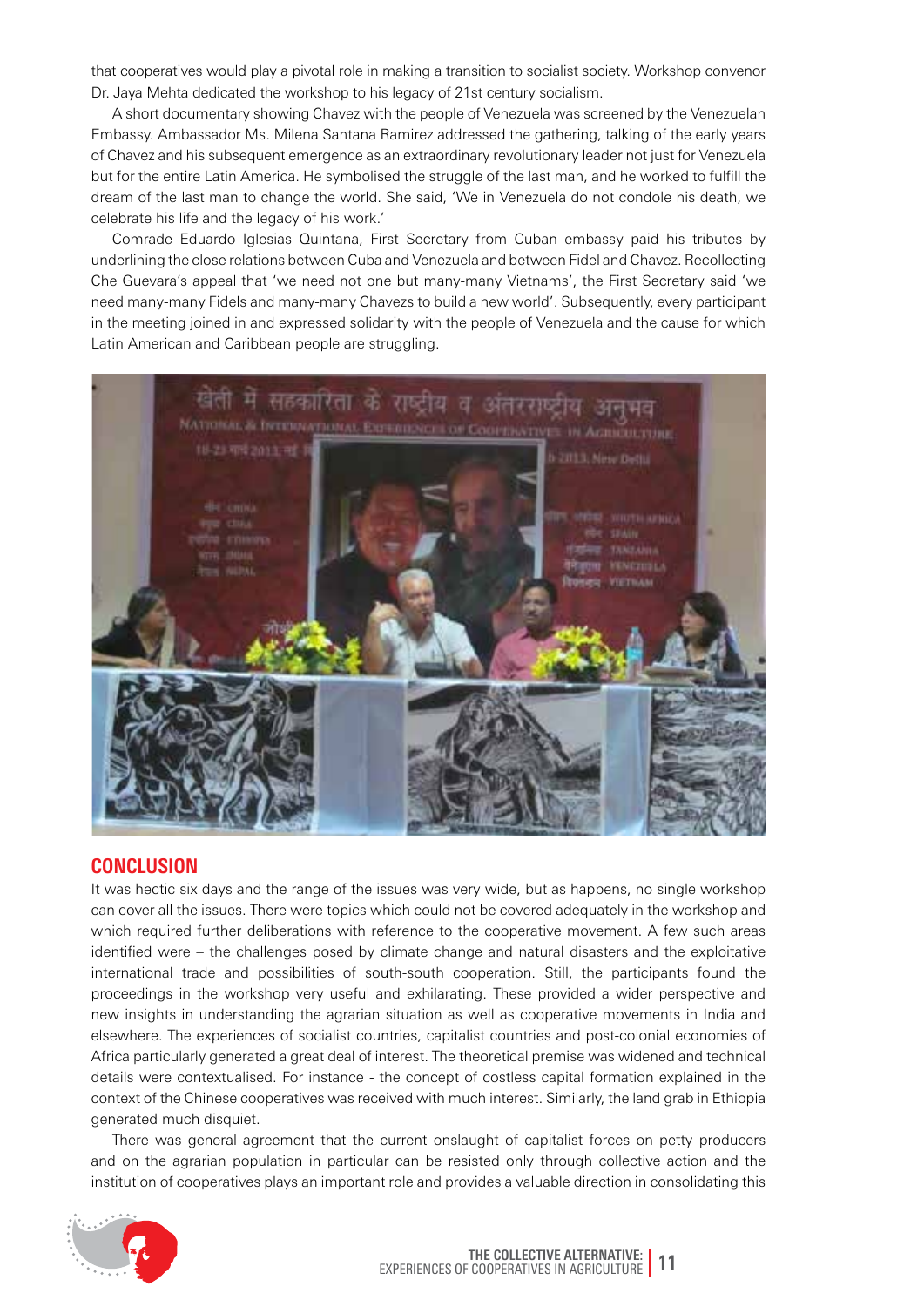collective action programme. Therefore, an urgent need was felt at the workshop to protect, strengthen, restructure and expand the cooperative movement. This should be a political movement on priority agenda of the left forces.

The PACS, sugar cooperatives and dairy cooperatives - all the three structures had got hijacked by bureaucracy and vested interests. The neo-liberal policy move was to abolish PACS and to privatise the sugar cooperatives. The participants from Bihar and Maharashtra were very keen to organise effective people's movements to protect these institutions and to make their functioning transparent and democratic. For this, need was felt for professional training at the grassroots level. Many other participants wanted such workshops to be organised at state and district levels in regional languages. A few participants even volunteered to make all arrangements at local level for such workshops. However, it was ultimately proposed that instead of meetings or workshops at the grassroots levels on ad hoc basis, a commission should be constituted at national level, which would provide professional and political support whenever required and would coordinate the different movements to give them a collective and organised form and impetus.

Similarly, an international alliance of people's movements in different countries was suggested to act as a pressure group. Such an alliance could work out a South-South cooperation trajectory.

Finally, one big gain of the workshop was that the participants planned informal cooperation with one another. Comrades from Nepal made plans to visit Maharashtra in a group and learn about the functioning of cooperatives there from close quarters. Similarly, Bijay Panda, who is working with cooperatives of forest workers, invited Dinesh Abrol to visit the villages and examine the technological possibilities available to these cooperatives. All India Kisan Sabha Vice President Comrade Kolli Nageshwar Rao from Andhra Pradesh, Dr. Bhalchandra Kango from Maharashtra, Com. Prekash Babu from Kerala, Historian and Editor of Revolutionary Democracy, Prof. Vijay Singh and many senior leaders and academicians attended the workshop with great attention and shared some of the plans which they can take up further at their level.

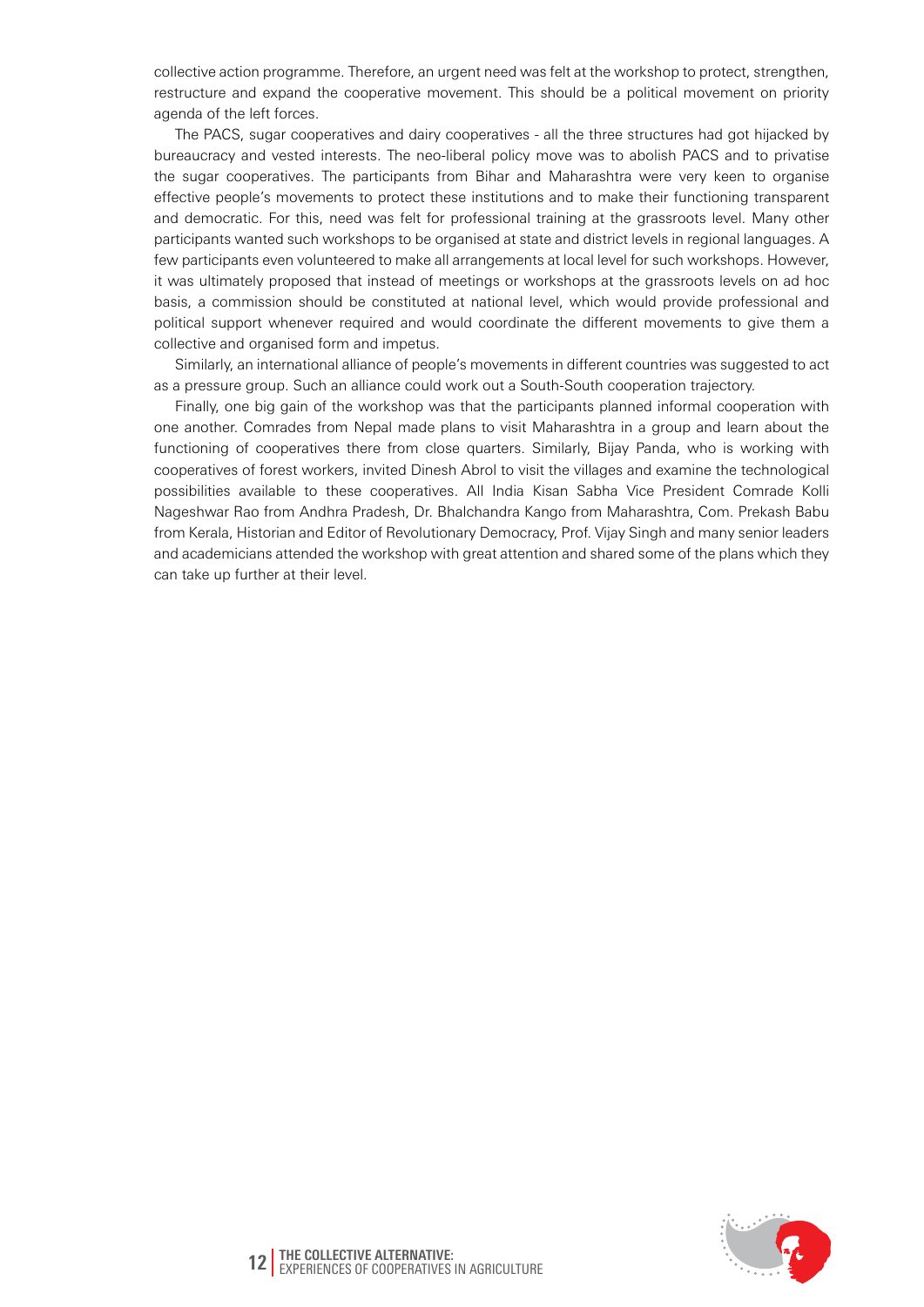# **The UnderutiliSed Potential of Agricultural Cooperatives in India**

#### **Sachin Shrivastava**

#### **Abstract**

The cooperative network is possibly the biggest collective of small farmers and other small entrepreneurs in India, and Primary Agricultural Credit Cooperative Societies (PACS) provide its strong foundation. Formed in the aftermath of famines during the colonial period, the cooperative network was seen as a beacon of hope post-independence for the social and economic development of the people, particularly in the rural areas. However, the promise has been squandered through mismanagement and corruption, lack of autonomy and widespread bureaucratisation and politicisation of the cooperative process. The majority of cooperative societies are today in deep economic distress, and it has been recommended to downscale PACS. That would be unfortunate, if done, because in an otherwise increasingly corporatised controlled globalisation, the cooperatives can find valuable conducive space and offer a viable ray of hope.

#### **Introduction**

Cooperatives are not a new concept. The nature of agricultural work is such that some or the other form of cooperation among farmers has always existed in our societies. Even today, across large parts of rural India, one comes across instances of informal exchange of seeds, farm implements, draught animals and even labour among resource poor farmers. Water and transport services are also often shared and sometimes marketing too is done on a collective basis. In some tribal and indigenous communities, examples of families pooling their individual land holdings and farming jointly can still be found.

However, Cooperatives as an institution have also been used by the ruling colonial powers and big players in the market to regulate and control the sale and purchase of primary products especially those which are internationally traded.

It would be appropriate to begin by briefly tracing the history of the formal cooperative structure in India.

#### **A historical account**

Towards the end of 19th century, many parts of India were cursed with recurrent famines – in 1876-78, 1896-97 and 1899-1900. Millions of people and cattle perished in these famines. The relief provided by the government was meagre and there was severe distress in the peasantry including food riots in some parts of the country. In response, the government appointed two Famine Commissions - in 1880 and in 1901. The 1901 Famine Commission observed that a perennial cause of distress and discontent among farmers was the absence of institutional arrangement to provide them finance and, as such, recommended establishing an institutional network of credit cooperatives. Accordingly, the first law on Cooperatives in India, called the Cooperative Credit Societies Act was enacted by the British government in 1904.

The objective of the Act was to provide farmers and artisans with short and long term loans to help them cope with adversities that had befallen them as a result of recurrent famines. The government took steps to popularise institutional credit networks in the rural areas. Towards this, the Act made a clear distinction between rural and urban cooperative societies and allowed the former unlimited liability. The problem of initial finance was overcome with the government providing loans to cooperative societies, matching the capital raised by them but not exceeding Rs. 2000. The Act also provided for a government functionary - the 'Registrar of Cooperatives', to act as a friendly adviser and ensure the success of the scheme.

People responded eagerly to the initiative and a large number of cooperative credit societies sprung up in rural India. Encouraged with this popular response and the overwhelming growth of cooperatives,

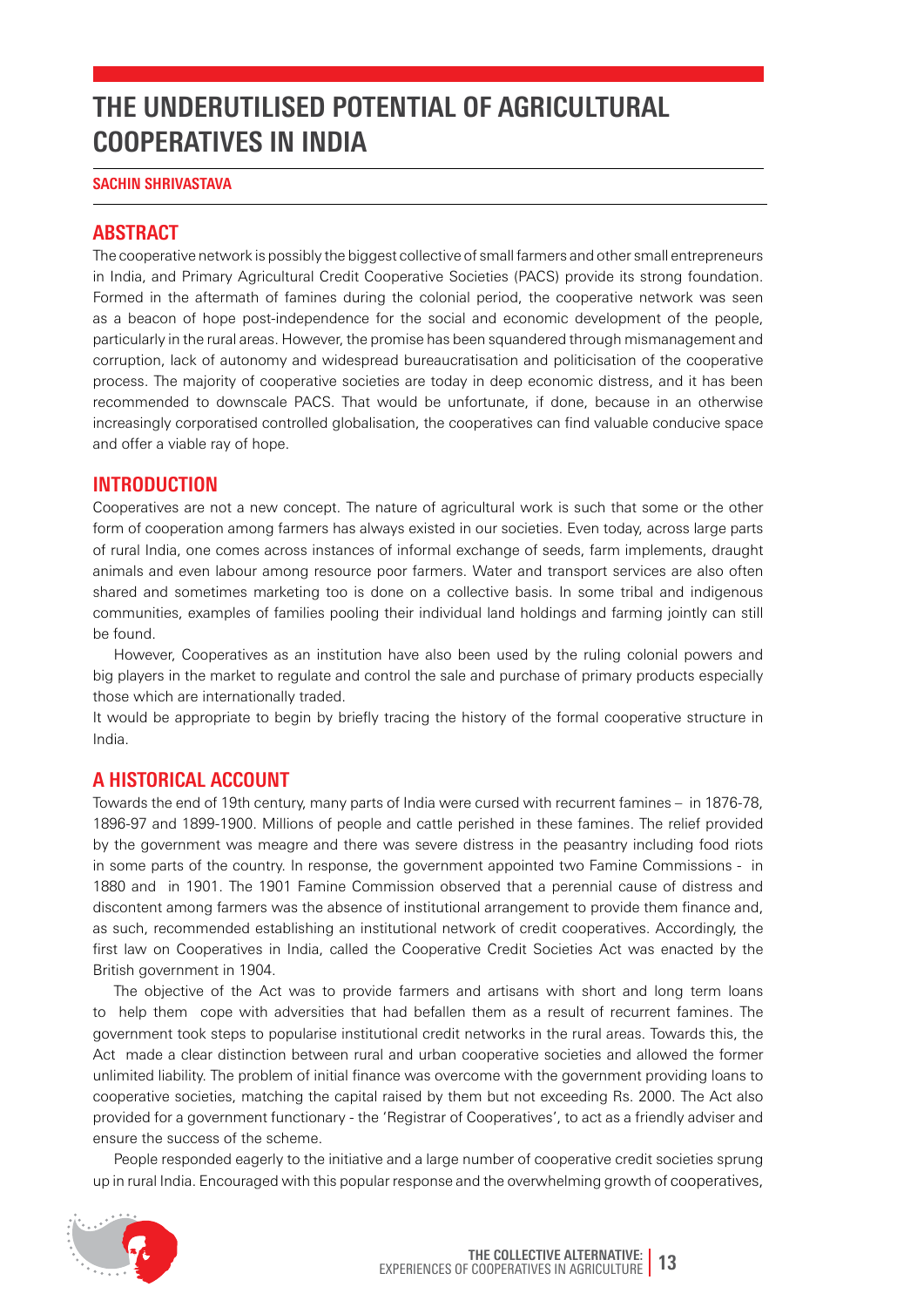the Cooperative Society's Act, 1912 was passed, which allowed the cooperatives to provide non-credit services to their members and to federate. As a result, urban cooperative banks converted themselves to central cooperative banks with primary cooperatives and individuals as their members, and carried out many non-credit activities such as marketing. The Reform Act, 1919 transferred the control over cooperative institutions to the provinces so that these could be developed according to the local needs and conditions. Subsequently, provinces enacted their own laws on cooperatives.

However, despite their spread, the financial health of primary cooperative credit societies soon became a matter of concern. By the 1920s, the cooperative societies had accumulated disproportionately large overdues. The great depression of the 1930s aggravated the situation and many cooperatives failed because of poor loan recovery from the farmers. The situation improved somewhat with the setting up of the Reserve Bank of India (RBI) in 1935, with a separate department for agricultural credit development. During World War II (1939-45), the prices of agricultural products skyrocketed and due to an increase in the farmers' incomes, many of the loans were returned. Also during this period, the term period of credit was increased and the number of cooperative societies increased rapidly. Around this time, consumer cooperative societies and marketing cooperative societies also began coming up. The government of independent India, realising their potential, accorded the cooperatives a prominent place in the development plans for rural India. Influenced by the socialist experiments in collectivisation, the policy-makers also floated the idea of production cooperatives in agriculture, but it was vehemently opposed by the landed peasantry and most states quickly shelved the idea. In the end, state initiatives in the cooperative movement remained confined to service cooperatives.

In 1954, the All India Rural Credit Survey Committee (AIRCS) submitted its report, which had a far reaching impact on the subsequent development of cooperatives. The Committee recommended state partnership in cooperatives at all levels – in the form of share capital contributions as well as assistance at technical, managerial and financial levels - thus perceiving a cooperative to be a state agency rather than an autonomous member based body.

During first three five-year-plans (1951-1966), the government pursued the agenda of cooperative formation aggressively. Following the promotion of marketing cooperative network, sugar cooperatives came up with state support in Maharashtra and dairy cooperatives came up on the Anand pattern. A number of institutions like National Cooperative Development Corporation, National Cooperative Marketing Federation and National Dairy Development Board were set up to federate primary societies. The National Bank for Agricultural and Rural Development (NABARD) was setup in 1981 to address the financial concerns of Primary Agricultural Credit Cooperative Societies (PACS).

#### **An overview of PACS**

In the constitutional framework, Cooperatives are a state subject. The cooperative credit system is organised as a three-tier structure. At the top are state cooperative banks. They formulate rules and regulations for credit distribution and transfer money from the Centre to the district cooperative banks. The responsibilities of the district level cooperative banks, which are also known as central cooperative banks, are to provide coordination among the financial units, oversee the implementation of the rules and regulations and distribute the required funds to PACS. The district cooperative banks also take deposits from individuals and give credit to them. State level units are connected with one another through the National Federation of State Cooperative Banks Limited (NAFSCOB), which works in the interests of the cooperative banks and coordinates between the government and other agencies like NABARD and the Reserve Bank of India. It also provides research and consultancy to member banks. At the local level, other than the PACS, there are Farmers Service Societies (FSS) and Large Sized Adivasi Multipurpose Societies (LAMP) as well, which have other responsibilities like distributing

subsidised fertilizers and pesticides, renting out farm machinery, marketing farm produce and distributing subsidised food-grains. PACS works at the most primary level. Its tasks include assessing the need for credit, providing credit

to members, recovering credit dues and, in general, working for the economic upliftment of its members. Any villager can become a member of PACS by filling up a form with a deposit of Rs.10. Cooperative credit availability to the farmers is classified under short, medium and long term. While short and medium term credit is given for routine agricultural operations, long term cooperative credit is provided for developing agricultural land or for purchasing farm machinery and other implements, etc.



**The Collective Alternative: 14** Experiences of Cooperatives in Agriculture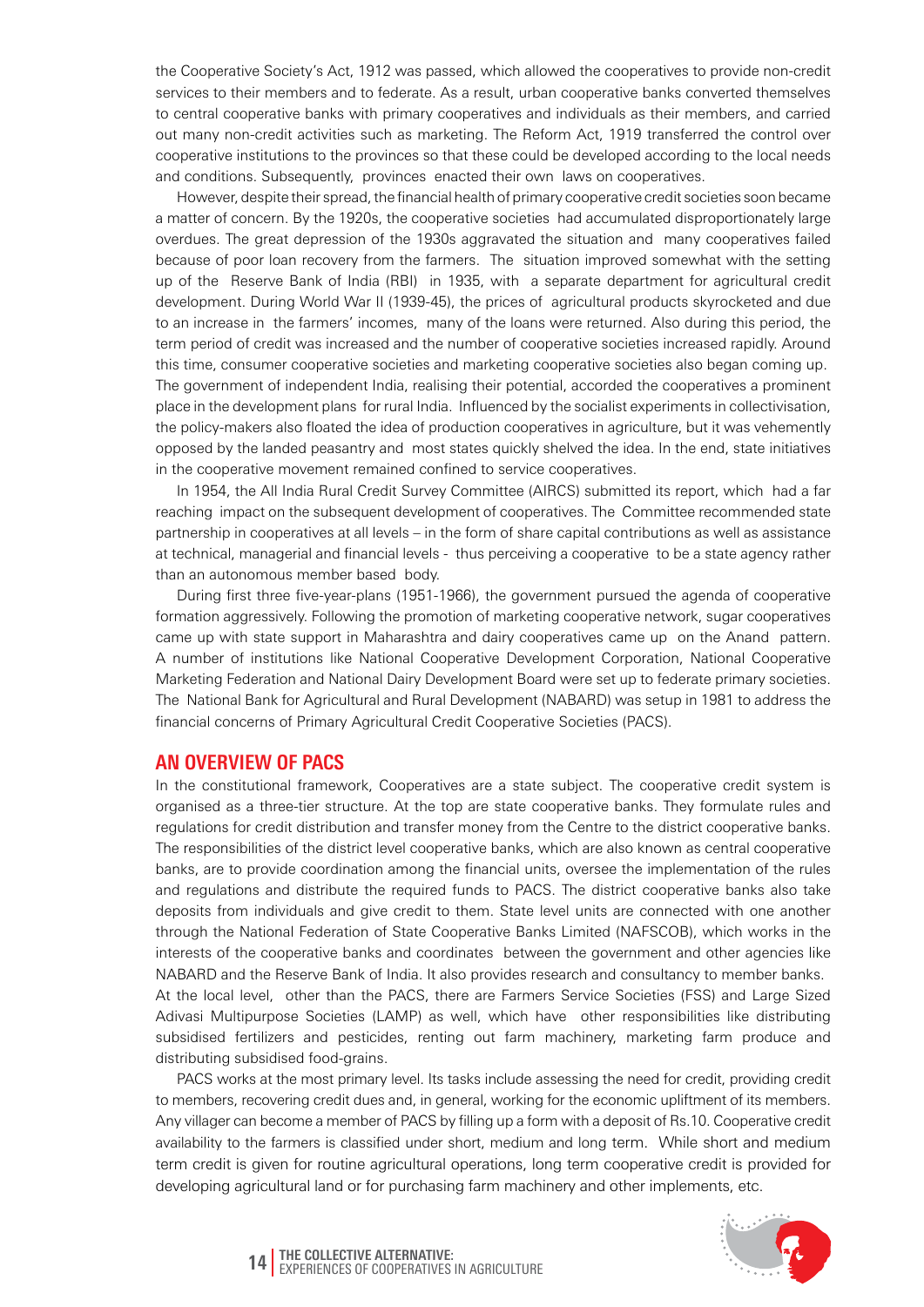The credit cooperatives have a vast network. In 2010-11, there were 93,412 Primary Agricultural Credit Societies (PACS), 371 District Central Cooperative Banks (DCCBs) with 13,327 branches and 31 State Cooperative Banks (SCBs) with 953 branches. The state wise coverage of PACS was as follows: Maharashtra 21343 units, Uttar Pradesh 8929, Bihar 8463, Gujarat 8117, West Bengal 7007, Rajasthan 5264, Karnataka 4811, Madhya Pradesh 4526, Tamil Nadu 4488, Punjab 3660 and Andhra Pradesh 2792.

The geographical coverage of the network is excellent, reaching out to far flung villages. PACS cover 6,75,382 villages which is 96 percent of the total number of villages in the country. The network has a membership of 121 million people which includes 15 million Scheduled Caste (SC) and about 10 million Scheduled Tribe (ST) members. Marginal farmers (44 million), small farmers (33 million) and rural artisans are also members of PACS in significant numbers.

In 2010-2011, the working capital of PACS was Rs 1,44,22,19 million. That year about 52 million members were given short and medium term loans, among who 5.6 million were from Scheduled Castes and 3.7 million from Scheduled Tribes.

There have been some notable successes in Cooperatives and these need to be enumerated. The performance of some of the state level marketing boards in products like rubber, coconut and coffee has been promising and has benefitted a large number of small farmers. But while a long history, federal structure, vast network and government support constitute the inherent strength of the cooperative movement, these very factors are also responsible for the overall performance of state driven Cooperatives being far from satisfactory. Bureaucratisation and politicisation of cooperatives have led to their rampant mismanagement and corruption. Cooperatives have failed to deliver the promised goal of attaining a people centric, equitable and inclusive growth trajectory. People's participation in the functioning of Cooperatives is non-existent. This is particularly true in the case of PACS which constitute the hub of cooperative network in the country.

#### **Functional problems**

The problems in PACS can be viewed in two separate but inter-related contexts. One, the complete absence of the basic spirit of a 'cooperative', and the other, their financial vulnerability.

A 'cooperative' is ideally formed with the people coming together voluntarily to form a collective. The bye-laws governing its functioning are decided democratically by the members. But in the case of PACS it is different. It came into existence through a government fiat. In fact, the Cooperative Credit Societies Act of 1904 was enacted to provide for 'constitution' and 'control' of cooperative credit societies. Over the years, the panoply of cooperative laws has kept building upon the initial framework determined by the colonial rulers. The Registrar is the fulcrum of the cooperative network, while the members are treated as periphery. Accordingly, the government has retained the right to refuse the registration of a credit society, dissolve it arbitrarily, conduct audit, hold enquiry and supersede the elected management. The government has the power to attach or sell the property of a cooperative society. New investments planned by the cooperative members have to be approved by the government. The government can also reject the amendments to bye-laws introduced by members and can introduce its own amendments.

It is clear that from the very beginning PACSs had no autonomy. With the government retaining control in all matters, there is little space for members' participation and decision making. PACS' function has essentially been reduced to delivering state subsidies to people.

Actually, it needs to be realised that although the Cooperatives were claimed to be upholding the socialist values but on a closer look, one can easily see that these institutions too had become part and parcel of the ruling class set up, displaying the same feudal character and motives. The Zamindari system was abolished in the early 1950s but feudalism never really went away and a new capitalist class began planting its feet firmly in the Indian economy. This new class needed an external institutional support to get a stronghold in the rural areas – and they found it in the Cooperatives. Around the same time, a new capital intensive agricultural system was also knocking at the doors of India, which would require credit finance to meet its needs for chemical fertilizers, pesticides and plenty of water. The landed peasantry became the vehicle for this new agriculture, called the Green Revolution and it became the main function of PACS to serve this class, duly maintained and promoted by the government. In a complete mockery of the spirit and concept of a 'cooperative network', in 1977, democratically

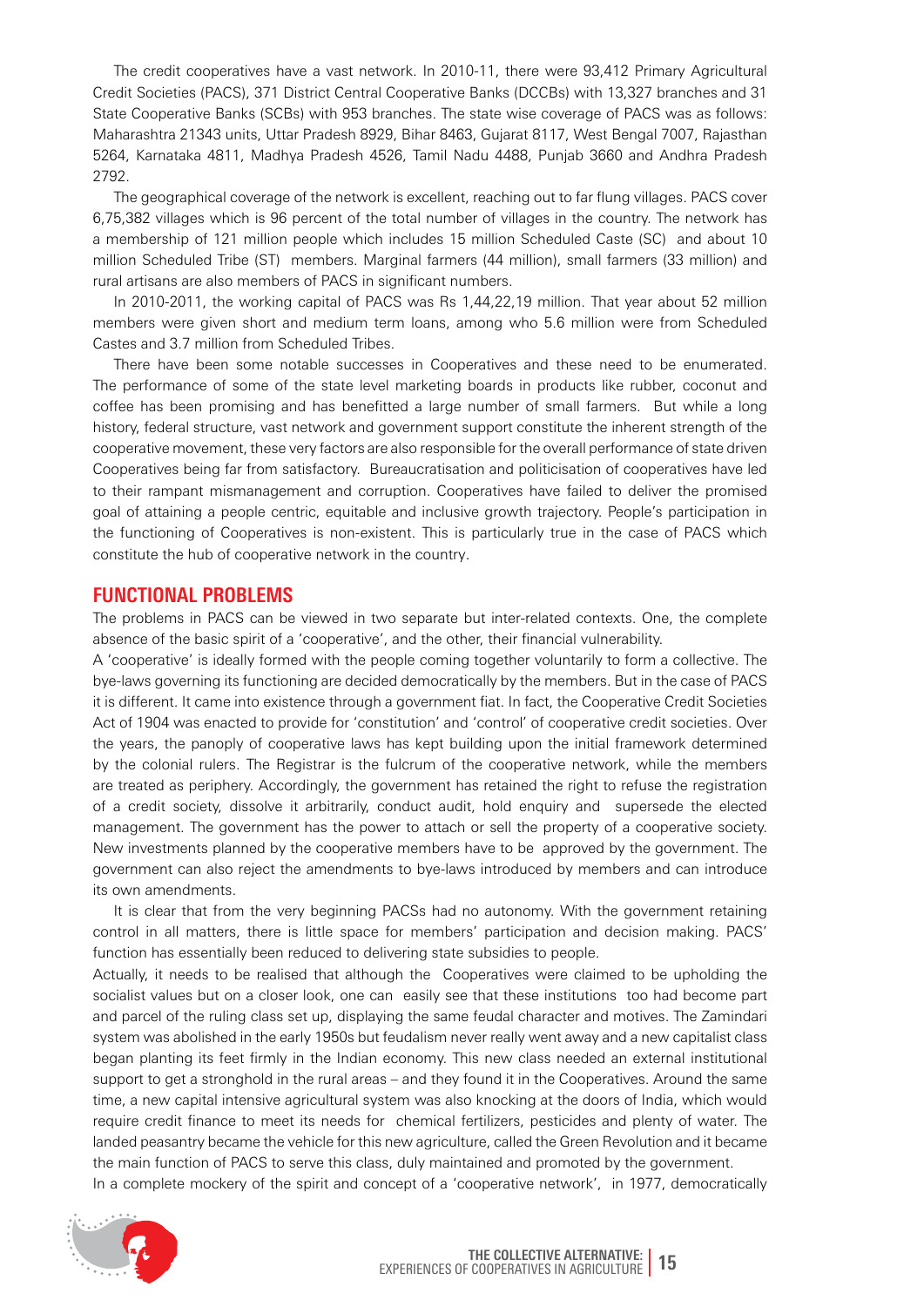elected management committees of PACS were dissolved in nine states. Ever since, at many places, elections have been suspended indefinitely and the cooperative societies are being managed by government officials rather than by elected management committees.

#### **Financial vulnerability**

Most of the PACS have very large membership of around 1000 persons from different social and economic strata of the community. But the powerful sections in the village hierarchy have colluded with the government representatives to acquire absolute control over the resources. The bureaucratisation and politicisation of PACS have generated rampant corruption on the one hand and disillusionment, frustration and alienation of the majority, on the other. There is no proper arrangement for distribution of credit. Nearly 50% of the families belonging to rural and tribal communities don't have access to institutionalised loans and are left at the mercy of private money lenders.

The substantial resources that PACS have required for their functioning and disbursement of loans have always come from the government and still, their financial condition has remained a matter of deep and perennial concern. Nearly fifty percent of PACS and more than 30% of the district central cooperative banks are incurring losses. The recovery rates are very low, accumulated losses are huge and the incidence of non-performing assets is very high. While the commercial banks and regional rural banks (RRBs) had a gross non-performing asset (NPA) level of 3.3% and 7.2% respectively as on March 2006, the arrears for village level PACS were as high as 32.5% . With accumulated losses, the level of fresh lending tapered off and the share of cooperatives in total ground level lending declined from 62% in the 1990's to barely 33% in 2003-04.

The Government made an attempt to improve the viability of credit cooperatives by setting up a Task Force under the chairmanship of Prof. A. Vaidyanathan in 2004 to suggest a plausible action programme to revive the cooperative network. While underlining the revival of cooperative credit system as absolutely necessary for the financial inclusion of millions of poor people in rural areas, the Task Force categorically recommended large public funding for such a revival, al beit on condition that the state governments agree to specific legal and institutional restructuring in a phased manner. The Vaidyanathan Committee also recommended that government equity should be withdrawn from the cooperatives over time.

It has been more than 6 years since the Task Force submitted its report but its recommendations are yet to be implemented. Essentially, the state governments did not agree to the reforms suggested by the Task Force, including the withdrawal of government equity and it has been decided to retain the 25% government equity. Meanwhile, the government announced regulated rate of interest for agricultural lending in 2006-07 and a debt waiver in 2008. Both these moves, however, worsened the financial health and status of the credit cooperative network.

Another committee was set up in 2012, headed by the Chairman of NABARD, Prakash Bakshi. The Bakshi Committee submitted its report in 2013 and recommended, among others, the merger of nonviable central district cooperative banks and delayering of PACS and reducing it to being mere banking correspondents of CCBs.

The Bakshi Committee recommendations, if accepted, will have serious implications for ground level credit network. No other institutional network can compete with PACS in its reach to assist poor rural households. They have an essential potential role in ensuring an inclusive financial structure. If this potential is not being harnessed, the solution lies in strengthening them by increasing their responsibilities, allowing them autonomy, de-politicising and de-bureaucratising them, and making them truly people centric. Curbing the role of PACS or dismantling the network is not the solution to the problems.

#### **Conclusion**

Committees are formed by the government and they submit their recommendations to the government. But the cooperative movement is a people's movement. The approval and implementation of the recommendations cannot bypass the people at large. It is true that the network was set up through a government fiat, but now it cannot be wound up by the government simply on the basis of its unsound financial status. There are 122 million members of the credit cooperative network in India. It is now these people who should demand their inclusion in deciding the future trajectory of this network.



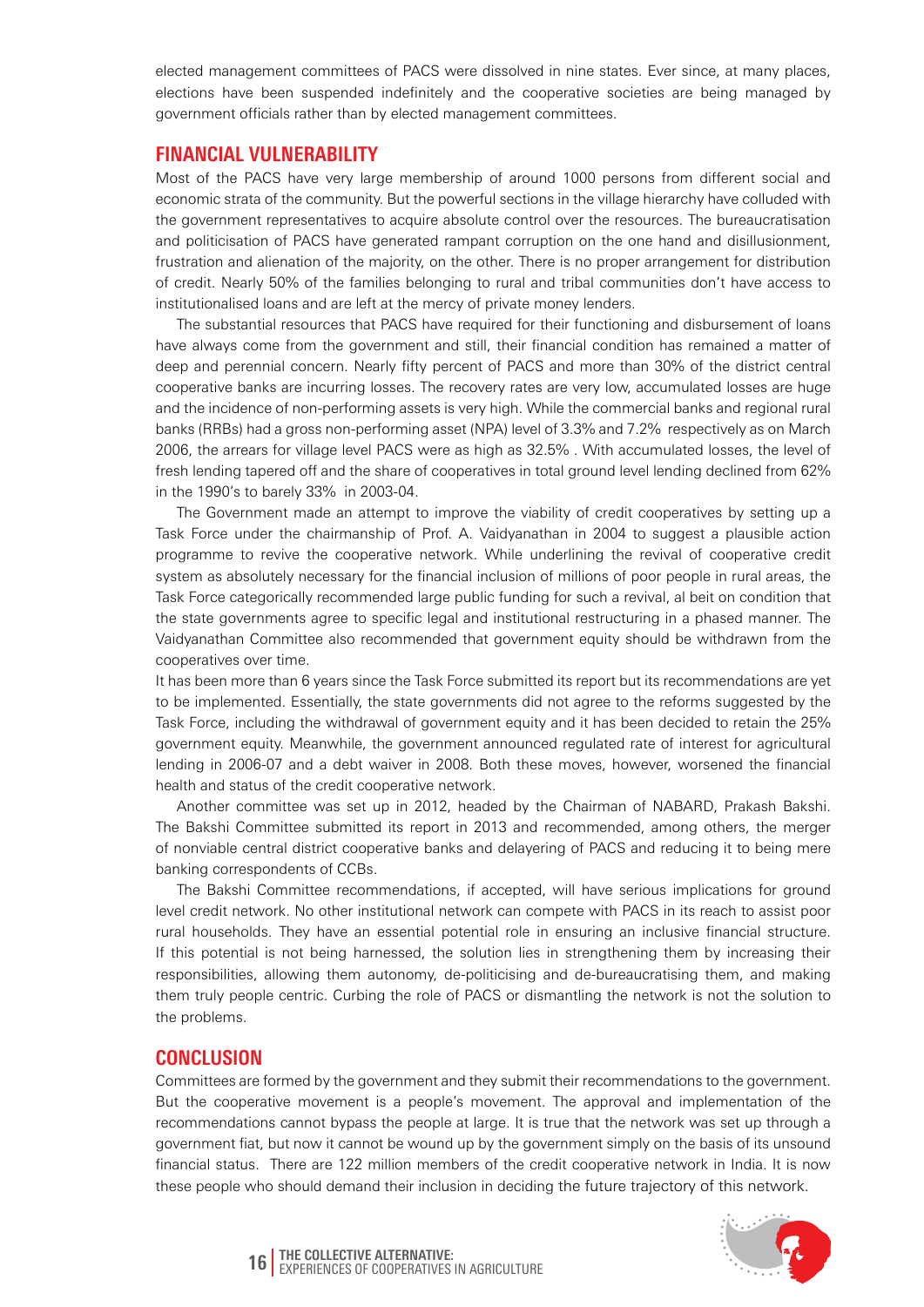In the coming years, the role of cooperative societies in promoting new technologies, different qualities of seeds, fertilizers, plant preservation, appropriate pricing policy and distribution of agriculture credit, will be significant. Despite the failures hitherto, conditions exist in the country that are conducive to the cooperative movement. Small and marginal farmers, for whom individual participation in the globalised and corporatised market is not possible, they can find their appropriate place in the market scenario only on a collective basis. In today's scenario of industrialisation and globalisation, where everything is being sought to be taken over by the corporate market, cooperatives still provides the small farmers and entrepreneurs a ray of hope.



### **Bibliography**

- Basic data of PACS, National Federation of State Cooperative Banks Ltd. www.nafscob.org/ pacs\_index.htm
- www.indiastat.com
- www.oxbridgewriters.com/essays/finance/role-of-agriculture-cooperative-societies.php
- Primary Agricultural Credit Society, Booklet No. 69, Agriculture Cooperation: ACS- 6, a document prepared by Integrated Sustainable Energy and Ecological Development Association (INSEDA) and available at www.inseda.org
- Report of the High Power Committee on Cooperatives, Ministry of Agriculture, Government of India, 2009.
- Misra, Dr. Biswa Swarup, Credit Cooperatives in India: Past, Present and Future, Routledge, 2010.
- Vaidyanathan A., Future of Cooperatives in India, Economic and Political Weekly, vol. 48, no.18, May 04, 2013.

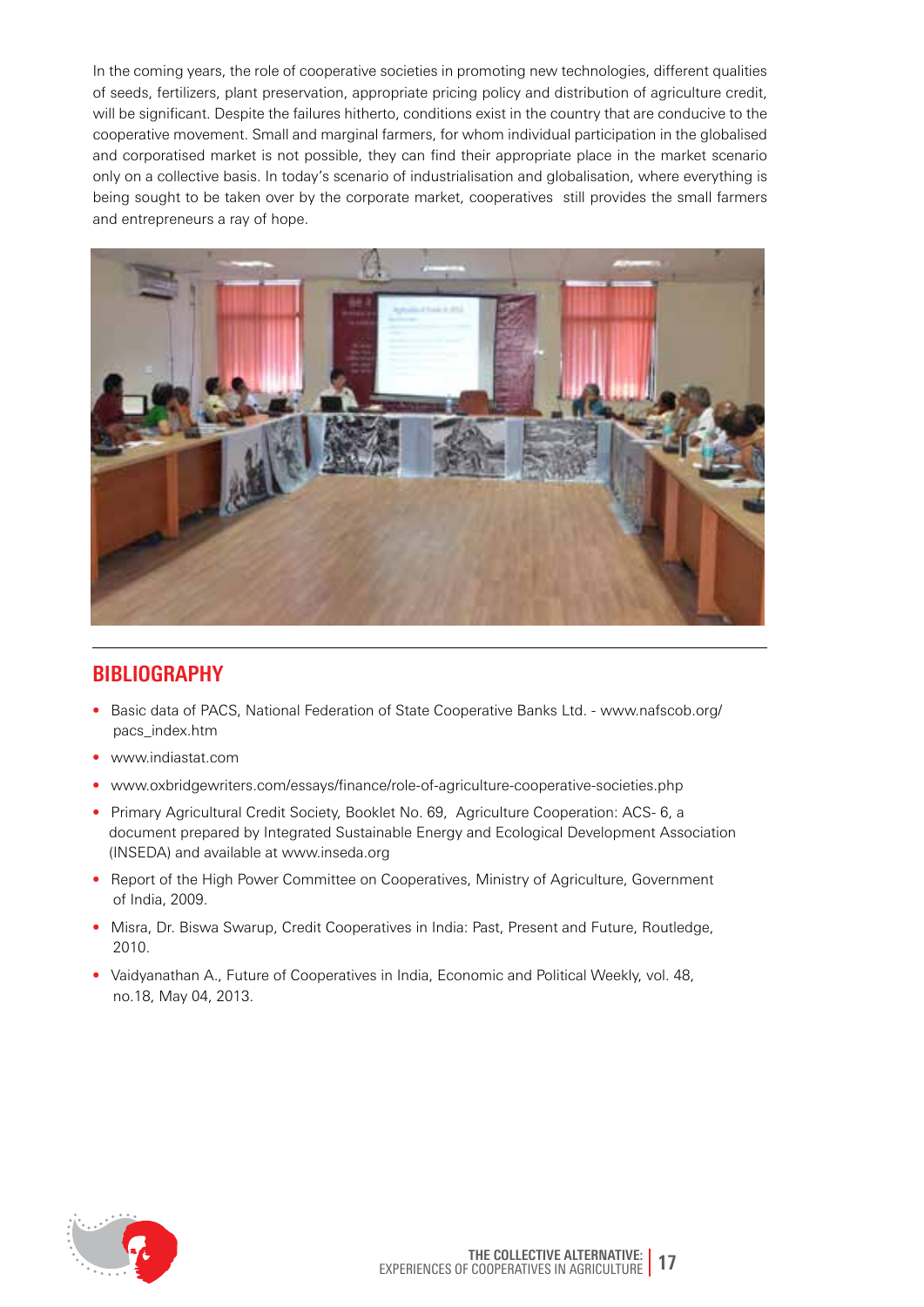# **KUDUMBASHREE- Collective Farming as a Means to Empower Landless and Poor Women in Kerala**

#### **Shanta Venkatraman**

### **Abstract**

High literacy and education, large scale male migration in search for employment and the subsequent high financial remittances from abroad have collectively had an adverse impact on the agriculture in Kerala. Food-grain production dropped and extensive agricultural land remained fallow. The fact that women traditionally have not been too involved in agriculture increased problems for the poor women on the one hand, and produced a surplus, productive women labour lying waste, on the other. Kudumbashree Mission, a state government programme, sought to address these issues through encouraging women to initiate economic activities through collectivisation. Under this programme, the women in small or large groups have taken to collective farming in a big way. Their efforts are a positive development for the women themselves and for the state's food and agriculture scenario, even as new challenges and problems emerge.

### **Introduction**

Kudumbashree Mission, a Government of Kerala programme under the National Rural Livelihood Mission (NRLM) started in 1998, is among the most significant women's empowerment initiatives in India, which can serve as a model for women's collective farming in other states of the country. The Mission is well living up to its name 'Kudumbashree', which in the Malayalam language means 'family's prosperity' ('Kudumba' is 'family' and 'Shree' means 'prosperity'). The programme is under the charge of the Department of Local Self Governments (LSG) and actively supported by the Government of India and the National Bank of Agriculture and Rural Development (NABARD). The programme seeks to eradicate poverty with the active participation of women, especially the poor women.

Kudumbashree works through a three-tier structure. At the basic level is the Neighbourhood Group (NHG) comprising women members from economically backward families, who meet on a weekly basis in the house of one or the other member. The members deposit their thrift and loans applied for are sanctioned. The second tier is the Area Development Society (ADS), which is formed at the Ward level by elected representatives from NHGs in the ward. The ADSs are further linked to each other at the level of the Panchayat /Municipality to form a Community Development Society (CDS), which is the third tier. The CDS is the representative structure of the vast network of NHGs in the Gram (village) Panchayat/Municipal area. It is a registered body under the Travancore-Cochin Literacy Scientific and Charitable Societies Act, works in close liaison with the local self government (Panchayat) and serves as both, a dissemination organ for government programmes and a communicator of community needs in governance issues. Both ADS and CDS have a general body and an executive committee. While ADS has a President and Secretary, the CDS executive heads are Chairperson and Vice-Chairperson. They are elected by the CDS executive committee. The CDS' Member Secretary is nominated by the Department of Local Self Governments as an Ex-officio Member. Proportionate representation of Scheduled Castes (SC), Scheduled Tribes (ST) communities is ensured in the CDS executive committee. Lately, election by-laws have been formulated introduced and it has now become mandatory for Kudumbashree to hold elections in its every unit. The District Collector appoints an officer to supervise that the elections are fair and take place regularly.

As of date, Kudumbashree is the largest women's movement in Asia with a membership of around four million. There are 2,05,000 NHGs, 19,773 ADSs, and 1072 CDSs in the entire state, and there are many districts where 100% BPL (Below Poverty Line) families have become members. A sum of Rs. 16.88 billions (1688 crore) has been mobilised as thrift, and loans amounting to Rs. 41.95 billions (4195 crore) have been disbursed to NHG members. Over 25,000 individual enterprises and 1757 group (minimum 5-10 members) enterprises have been set up in urban areas and 3516 individual and 10,620 group enterprises by the poor women in rural areas.

The Kudumbashree Mission has three critical areas of work – micro-credit, entrepreneurship and

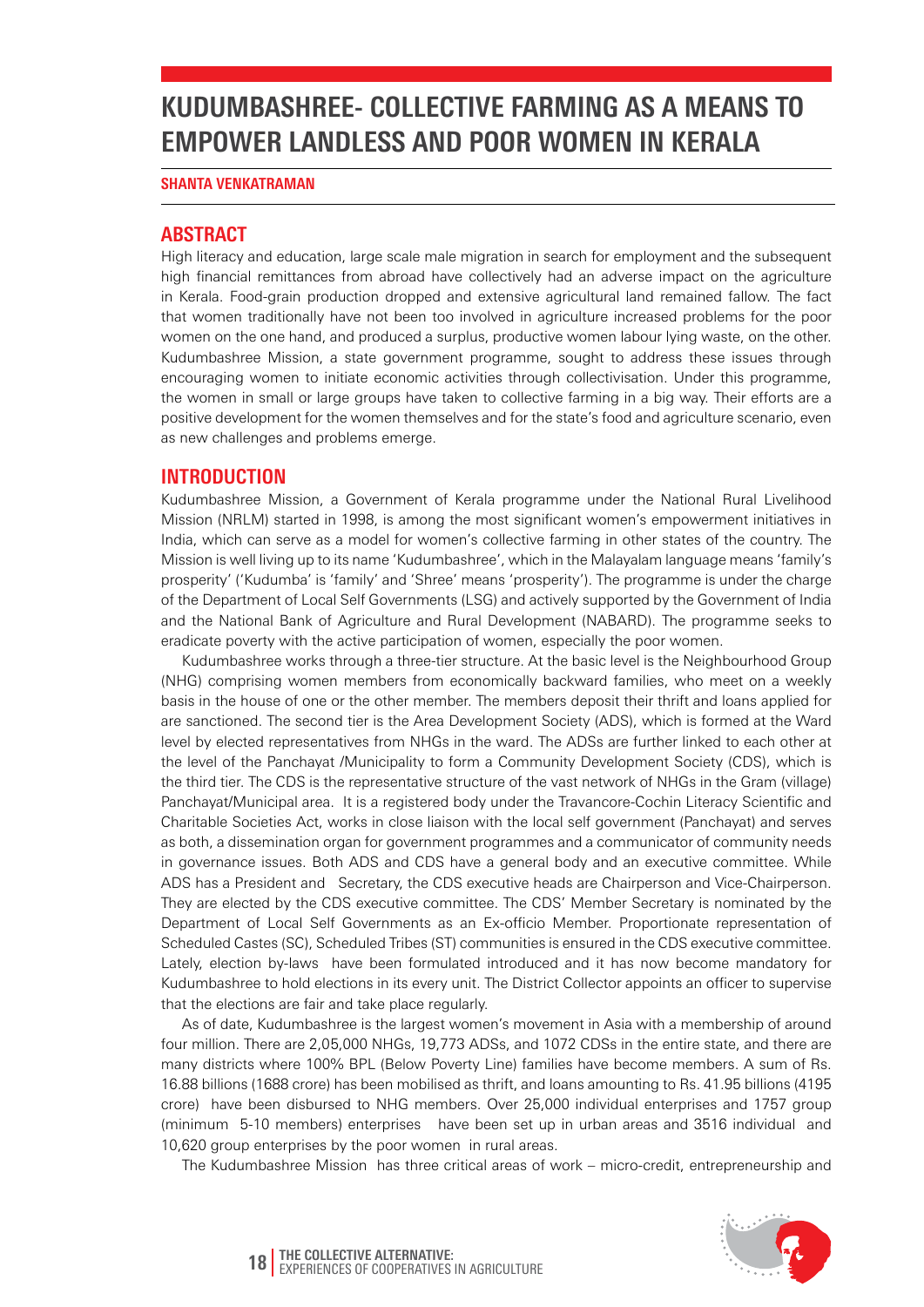empowerment. Initially, thrift and savings were the only activities undertaken, but as the programme expanded to cover urban as well as rural areas in all the districts of the state, the women began taking up various income generating and social activities on the issues of health, education, youth employment, marketing, housing and agriculture. While these various activities deserve discussion, and have been discussed by many too, NHGs, are taking up "collective farming" in a big way, and so this is going to become a very important field for intervention for Kudumbashree. However, it is essential that the programme situates this work on agriculture in the context of the land issues in Kerala and the traditional role of women in agriculture.

#### **Farming issues in Kerala**

Kerala is facing a serious agrarian crisis, which is affecting the society in general and the rural communities in particular to the extent that there are reports of distressed farmers committing suicide from the Wayanad district! Crises of agriculture in Kerala are an anomaly, as the state is blessed with a very fertile soil, water is available in plenty and the climatic conditions too are very conducive for a range of crops!

According to the National Sample Survey Organisation (NSSO) surveys, in keeping with the trend in the rest of the country, the cultivated area in Kerala fell by 12% (from 1,312,400 ha to 1,157,700 ha) between 1991-92 and 2002-03. There has been land re-distribution in the state under the land reforms programme, yet the landless farmers (other than homestead) in the state comprise a high 68% as compared to the national average of 41.6%. The decline in the area under paddy cultivation is even more dramatic. It reduced from 8,50,000 hectares in 1980–81 to 5,60,000 hectares in 1990–91; 3,20,000 hectares in 2001–02 and 2,30,000 hectares in 2007–08.

There are three main factors affecting agriculture in Kerala adversely - (a) Migration of the young working people to the Gulf and other countries, (b) High literacy and education percentage, and (c) Prevalence of respectable wages for agricultural work.

The high level of education and subsequent migration to the Gulf countries or elsewhere for employment, has left a large number of small farmers disinterested in cultivating their land. They prefer to convert landuse from agriculture to non-agricultural purposes or simply leave their land fallow. Besides, even if they are farming, many have shifted from paddy to coconut or rubber cultivation, resulting in decline in food production in the state. All these have also led to labourers demanding and commanding high wage rates.

The three factors are inter-related and their cumulative effect has resulted in a considerable decrease in food-grain production and an alarming increase in fields left fallow. The cultivable fallow land in the state is estimated at 1,22,000 hectares. Agriculture has become a low profit, or rather an unprofitable occupation in Kerala. These are worrying issues for the state government, which has taken up the issue of food security on a priority basis.

There is another aspect to the problem. High male migration has also resulted in a high number of women headed households. But as the average size of operational land holding in Kerala is very small and the women do not have ownership rights over land, there is substantial women labour available in the rural areas. It may be important to mention that Kerala boasts a high Human Development Index as compared to other states of the country or even other countries in the developing world. The women here enjoy remarkably better levels of health and education. In 2011, Kerala's female literacy was 93.91%, against the country's average of 65.46% for females and 74.04% overall. Similarly, the maternal mortality rate in Kerala in 2007-09 was 81 per 1,00,000 live births as against national average of 212. But the same cannot be said about the women's social status and public participation. The female labour participation rate in rural Kerala is relatively lower than other states, and it is not so well known that male-female wage difference in Kerala is much higher than in many other states.

So, the twin problems of excessive fallow land and surplus woman labour availability provoked Kudumbshree to take up collective farming as an activity, wherein the unutilised entrepreneurial potential of the poor women became the key point in planning. The immediate gain of this, of course, was that considerable fallow land was brought back under cultivation.

#### **Collective farming by women**

Traditionally, women in Kerala do not engage in agricultural work. Their work participation rate in rural areas is only 15.99% as compared to the national average of 30.79%. Similarly, the male-female wage

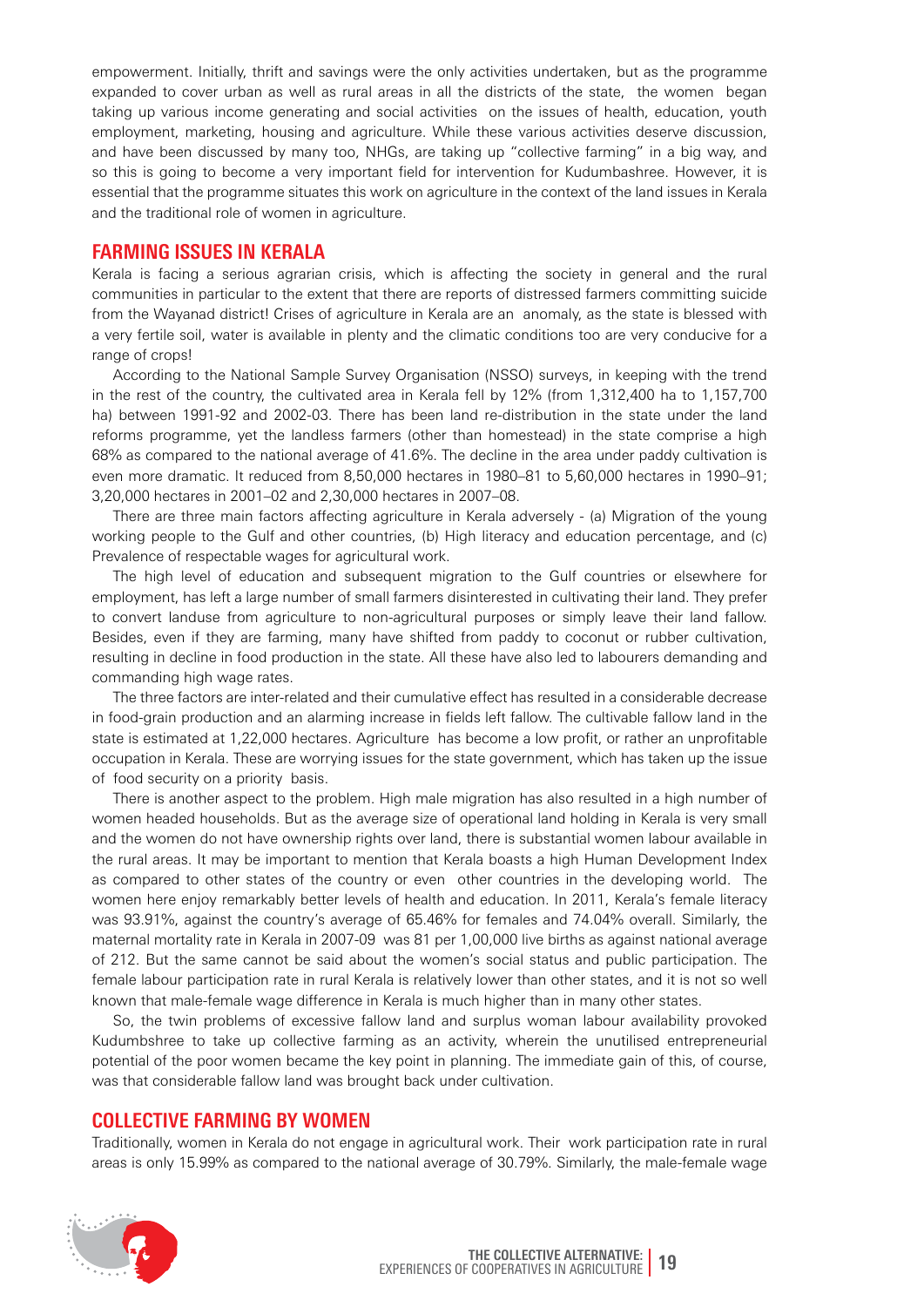gap for agricultural work is also very wide . The wage rate for men is around Rs.300 per day or more, whereas the wage rate for women is in the range of Rs. 150 – 160 only.

Under the Kudumbashree Collective Farming Programme, women from one or more NHGs also form a Joint Liability Group (JLG), each comprising 4-10 women. Office bearers in a JLG are appointed with mutual consent, and the first step is to identify land for cultivation. A JLG may take a fallow land in the village from a private land-owner on lease or the members may pool-in their own land or sometimes, state owned fallow land is identified for the purpose. The area may range anywhere between 0.5 - 4 acres. Once identified, the CDS Chairperson is approached to get the land registered in the JLG's name. For this, an application is submitted informing the formation of JLG and a Lease Deed prepared on a plain paper in case of rented land. The CDS Chairperson verifies the application before it is sent to the District Mission Office for approval.

A registered JLG is provided many facilities and benefits: the state government provides loans at subsidised interest rates and the local Panchayat provides farm machinery, subsidised seeds, fertilizers and pesticides through Padasekhara Samitis (field committees). When a JLG brings fallow land under cultivation, it is given an 'area incentive' and if a group cultivates the land efficiently and achieves high yield , it is given a 'production incentive'.

The labour requirements of the JLGs cultivating land are largely met through MGNREGA support. Whether the members are working on the farm themselves or hire labour, they are paid as per MGNREGA rates, which at around Rs 160 is too low for the men, but readily accepted by the women, since their priority is wanting to engage in some productive and respectable income generating work. Through Kudumbashree, work has been provided to over six lakh (0.6 million) women, covering 90% of the total MGNREGA wage work in a year

In 2011, Kudumbashree Collective Farming Programme was being carried out through 45,040 JLGs comprising 2,32,220 women engaged in multiple cropping initiatives. The area under paddy was the highest - about 1,65,000 acres or 34% of the total area, followed by 31% area under banana, 20% area under tubers and 12% area under vegetables.

Kudumbashree's Collective Farming Programme has been a great success. It has provided livelihood opportunities to the poor women and a large area of otherwise fallow land has been brought under cultivation in this Kudumbashree initiative. There are areas where the entire fallow land in the village has been taken over by the Kudumbashree women for cultivation. More importantly, the women taking up agriculture has made a big change in their lives, and their poverty and unemployment is gradually becoming a thing of the past.

In the Perambra's sustainable farming initiative, women have broken new ground - by tilling the land and harvesting the crop – activities which were traditionally taken up by only men. In Payyoli (Kozhikode district), Kudumbashree and the Gram Panchayat have come together to promote groundnut cultivation, which was otherwise not so widely grown. Initially, 28 women under the Usha JLG cultivated 7 acres of land and harvested a record yield, proving beyond doubt good viability of groundnut cultivation in this seaside village. As the groundnut being grown is completely organic, its demand has increased well beyond expectations, and today it is being systematically grown in over 40 acres of land. The Gram Panchayat supports by giving seeds and manure, while the Agriculture department provides periodic technical support and advice. Groundnut cultivation isn't a very exacting work for the women, just requires regular weeding and turning the soil, and the harvest is ready in three months. The success of groundnut cultivation is a matter of great pride and inspiration for the people in Payyoli. There are several other such heartening examples which have not only been successful collective farming endeavour but have also helped achieve women's empowerment.

#### **Field experiences**

Joshi-Adhikari Institute of Social Studies conducted an evaluation of Kudumbashree's Collective Farming Programme, seeking to assess its feasibility and sustainability, with particular reference to its impact on the women's confidence level, their political and economic capacity, and their assessment of the potential of collective endeavours. The study team covered 40 JLGs in five districts.

 At a village in the Alleppy district, a meeting of the ADS secretaries with the CDS Chairperson was in progress in the premises of a primary school . About 25 ADS secretaries were present. The majority of the women were in their early 30's with minimum education up to Class Eight. Though the younger women had completed secondary education. The women had children of school-going age and their husbands either worked in factories or were self-employed or were small farmers. Most of the women



**20** THE COLLECTIVE ALTERNATIVE: **20** EXPERIENCES OF COOPERATIVES IN AGRICULTURE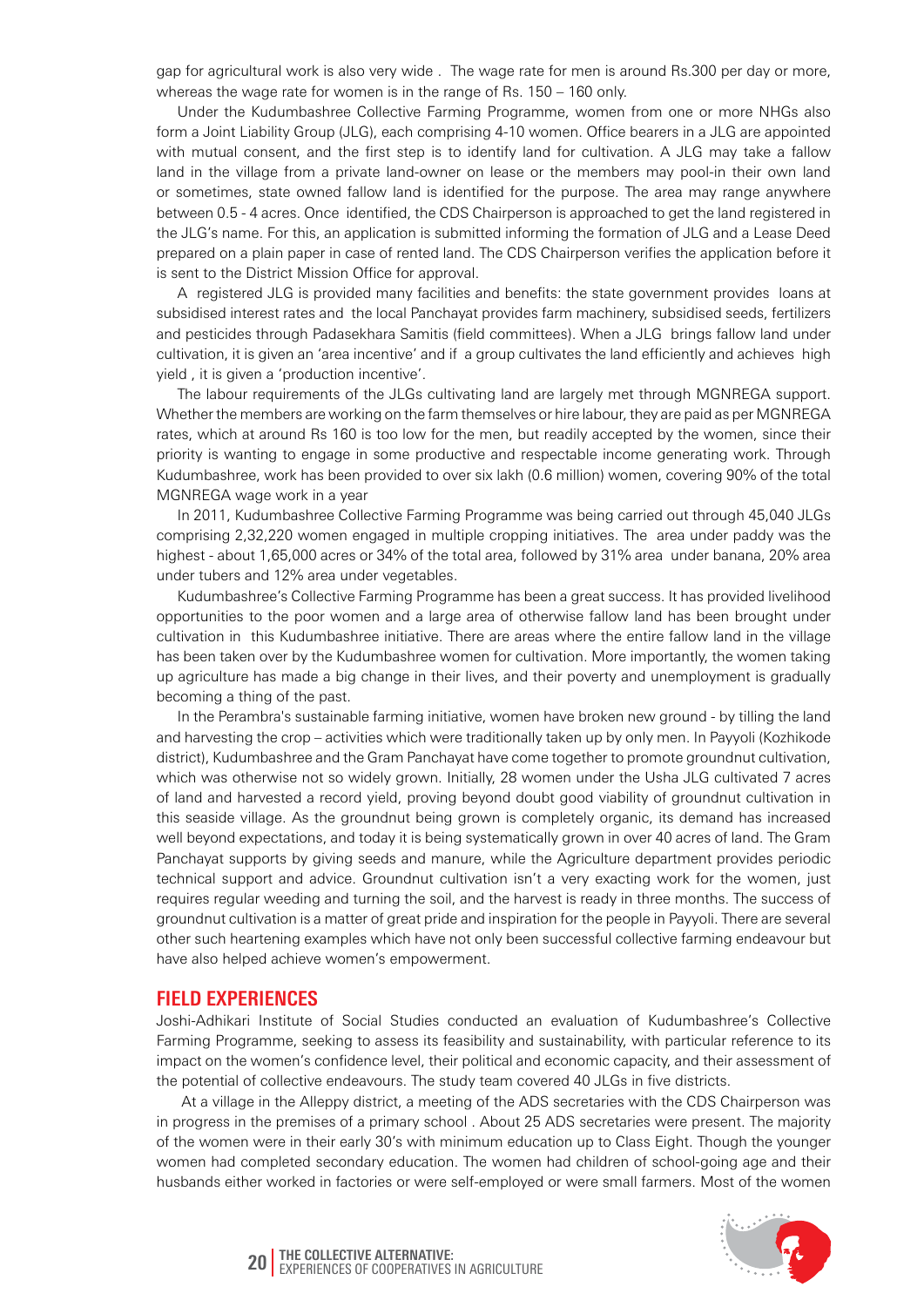expressed having links with political parties. They talked with great enthusiasm, and their confidence level and interest in the programme were obvious and impressive.

Further into the village, the team met a group of JLG women, also in their early 30s, who had just completed preparation of 0.5 acre land for growing yam. The women were poor, landless and barely educated. They chose to cultivate yam as it required less care and lesser water, and was generally in good demand locally. They informed that they were earlier mere housewives managing their household chores and children, until they were motivated by their neighbours to form a JLG and earn some income. Being housewives essentially, it was really difficult for them to take out time for farm work, but whatever little free time they had, they rushed to work in the field. Their enthusiasm to come out of their homes and interact with others gave them confidence and a sense of fulfillment. Short of time as they were, even as the JAISS team was half way through conducting its survey, one by one the women left for their homes. But it was apparent that they were determined to fulfill their aspirations for a better life not just economically but also in terms of gaining more respect and strength.

Meanwhile, it had started raining and the team shifted to a nearby house. Incidentally, the woman of the house was herself heading a JLG which had five members. She was in her late fifties and owned two acres of land. As she and her husband were getting old, it was becoming difficult for them to cultivate all the land on their own and they could not afford to hire labour. The woman decided to form a JLG by leasing out one acre of her land. It had already sown its first crop and was waiting to reap the harvest.

The experience in Munnar, in the Idukki district, was quite different and unique. The women themselves or their family members were tea estate employees. According to the tea estate company rules, the employees are allotted a house and 10 cents (0.1 acre) land per family, which remain with the family till at least one member of the family is on the pay-rolls of the company. A number of JLGs were formed by the women in Munnar by pooling their 10 cents of lands together. The men of these households would often share in the farm work, in the evenings, after returning from work.

It was a festival day (Dussehra) and the offices were closed, but the women readily agreed to meet the research team. The concerned CDS Chairperson had sent a word to ADS secretaries only the previous evening, asking them to assemble for meeting at 9.30 a.m., and they were there dot on time next morning. They were of course in a festive mood, dressed up in new clothes and jewellery, with flowers adorning their hair. In an interesting case, among those present at the meeting were a mother, daughter and the daughter's sister-in-law! The mother was CDS Chairperson, her married daughter was an ADS Secretary and the sister-in-law was heading a JLG. The team learnt that their comradeship at work had improved their relationship within the family as well!.

The team visited two JLGs in the Kannur district - one cultivating paddy and another growing tapioca and banana in rotation. The paddy cultivating JLG had 11 members and two plots of land of one acre and half an acre. The two plots were located at a distance of about 200 meters from each other but the paddy cultivation was done jointly. The members put in equal hours of work and, at times, were supported by the men of the family as well. However, they had not availed of MGNREGA support. The harvest had completed a week earlier and the members had shared the produce for self consumption. The reason for this, as one of the members explained was that selling paddy in the market would fetch them Rs.13 a kg whereas the rice they bought from the market cost them nearly Rs.26 per kg. The group had meticulously maintained a record of their various expenses. A sense of achievement clearly marked their faces.

The other JLG grew banana and tapioca in rotation on 2.5 acres of land. The rotation was done to maintain soil fertility. The banana cultivation fetched the group around Rs. 25,000 per acre and the net earning from tapioca cultivation, according to them, was around Rs. 50,000 per acre. The profit was shared equally among the members.

Kudumbashree also conducts trainings and workshops for the women farmers on the hazards of chemical fertilizers in agriculture. As such, the majority of cultivation being done in the Programme is organic. Being so, the practice is well and truly appreciated in Kudumbashree gatherings and local fairs (Mela). If the farmers follow the organic parameters closely and harvest a good yield, they are rewarded, which further boosts their confidence.

#### **Challenges ahead**

The journey has not been as smooth as it sounds. There have been problems and hurdles right throughout the programme. Whenever weaker sections of the society begin to assert themselves,

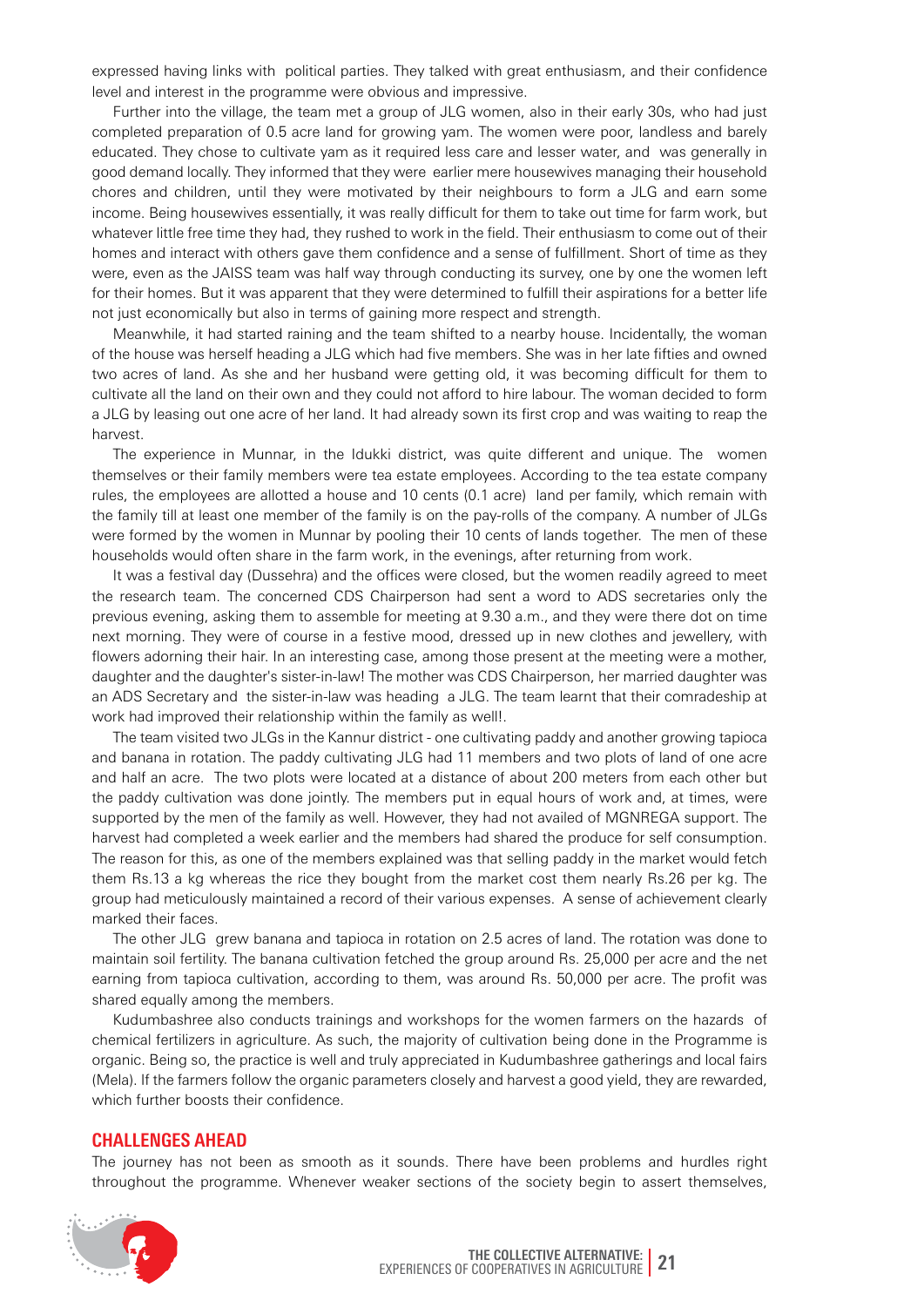it creates a problem for the ruling elite which does not want to change the status quo. Earlier, the Panchayat used to have considerable control over Kudumbashree activities and funds. Although this control has become somewhat less over the years, the hierarchy still remains. The Panchayat President is a member of the CDS executive committee. At most places, the Kudumbashree office is situated within the Panchayat office premises. In many cases, the CDS Chairperson feels herself inferior or subordinate to the Panchayat President. Kerala's is a highly politicised society and so, if the Panchayat President belongs to one party and the CDS Chairperson to another, then naturally a conflict arises.

As far as the Collective Farming Programme is concerned, it may soon reach an impasse. Already, it is beginning to become difficult for the women to get land on lease. The land owners, who initially gave land on lease to the Kudumbashree women, are now seeing that the land which was lying fallow earlier has now been converted into good and arable land. So, rather than giving it on lease, they are now considering cultivating it themselves, Or even if they are not able to cultivate it themselves, they are demanding a higher lease rent. There are other issues also, such as the legal obstacles in land leasing and the low wages being offered in MGNREGA.

Notwithstanding the problems and challenges, there is a clearly visible and positive effect which the Collective Farming Programme has had on the confidence of poor rural women and in their collective strength. This provides a good basis for believing that the women will be able to resolve the problems and the challenges will not deter their march towards greater participation in economic and political activities.

#### **Conclusion**

It is too early to talk about definite resolution of the agrarian crisis through endeavours like the Kudumbashree, but even then it has already demonstrated the collective strength of women. The Kudumbashree Mission has successfully addressed issues of women's empowerment, poverty alleviation, assured employment, environmental conservation and food security. It has helped the women transform themselves from being 'quiet and neglected' housewives to becoming vocal members of the community. It has created a feeling of solidarity among the women, greatly enhancing their decision-making capacity and also their capability to translate decisions into action programmes.

An important part of the Kudumbashree Mission is its model of collective farming, which has proved to be a success, particularly given the land situation in Kerala. A few other states have expressed interest in replicating this model. While the programme serves as an important model for both female empowerment and collective farming, it is now time to give thought to the sustainability of the programme in Kerala and to its replication in other states.



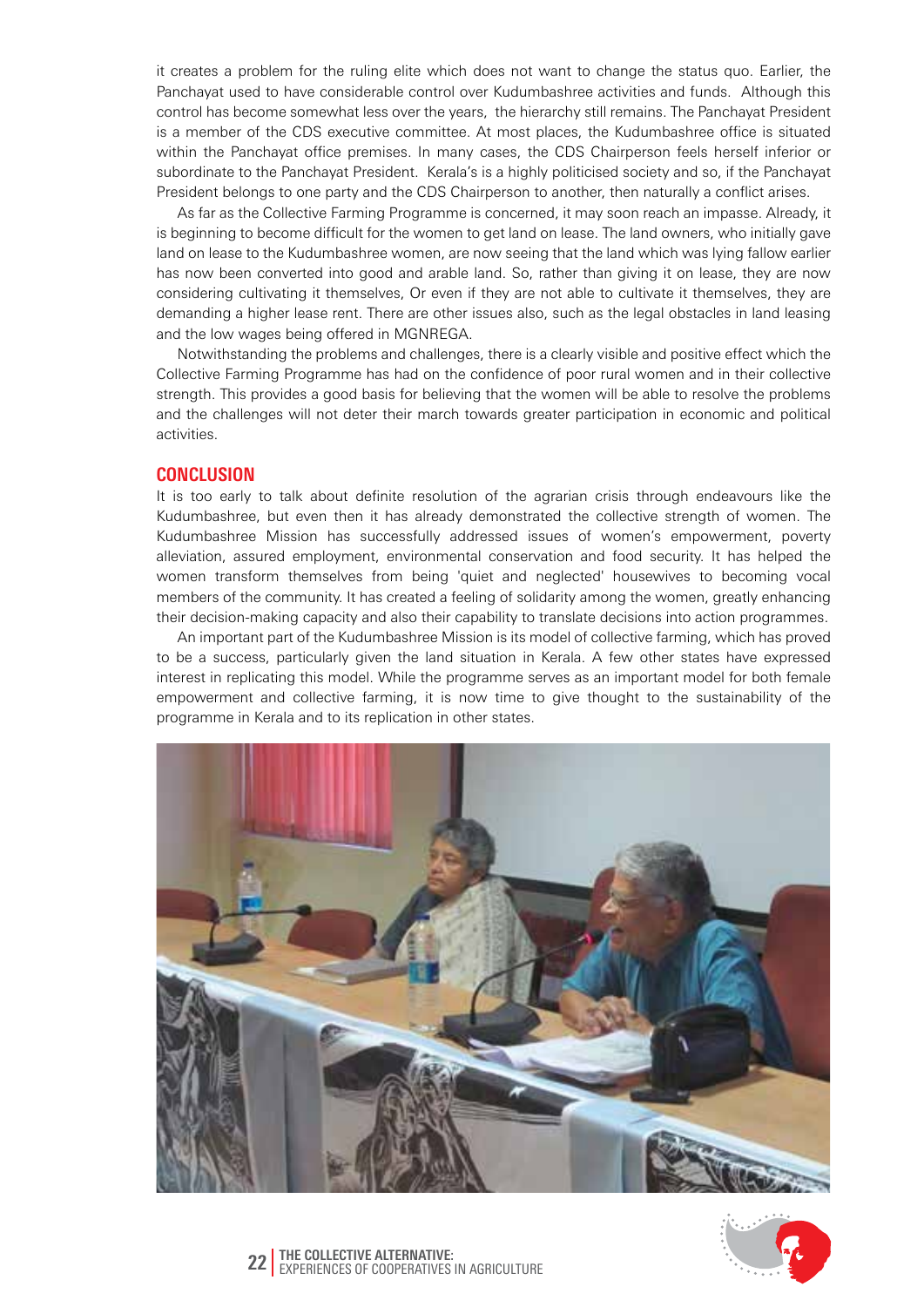## **Cooperatives and Technology: Toward Democratic Exchange of Information**

**Roshan Nair**

#### **Abstract**

In India, marginal farmers and the landless are the most vulnerable to changes brought about in the agricultural sector through consolidation of land under large landholders and commercial farmers. From a resource perspective, small and marginal farms are denied the benefits of scale that enables the employment of new farming techniques and inputs optimised for large, contiguous landholdings. Further, information relating to the use of these new techniques and inputs, and how the output thus produced is marketed should be considered a resource denied to small and marginal farmers. Resource cooperatives enable marginal and small farmers to benefit from scale by lowering shared input costs and farming contiguous parcels of land. Information-sharing centered around Low Resource Technology (LRT) represent a simple way for communities organised around resource cooperatives to rapidly acquire and share information, market produce and exchange local knowledge gained from reorganisation. LRT also has the potential to create secondary demand for labour that supports agricultural activity through the provision and sharing of information.

#### **1.MARGINAL FARMERS AND SURPLUS AGRICULTURAL LABOUR**

Seventy million of the total estimated 101 million holdings that make up Indian agriculture are owned by marginal families, i.e. those holding less than 2.5 acres (NSSO, 2006). These and millions of other landless families constitute the bulk of the nearly 650 million who rely on agriculture and allied services for their livelihood. This notwithstanding, agriculture is rapidly becoming an unviable option for livelihood for those on the margins, reflected by the fact that 40% of the farmers, overwhelmingly marginal, report that they would quit farming if given a choice (Mehta, R., 2012). More disturbingly, between 1995 and 2012, over 2,50,000 farmers have committed suicide (Sainath, 2009). This development points to three factors which impact marginal farmers disproportionately. First, increasing costs of inputs and labour have made the per acre costs of small holdings rise dramatically. For example, in the period 2002-03 to 2010-11, the cost of labour for farm activities such as ploughing, weeding, and harvesting increased by 100 per cent or more. This is coupled with a rise in prices of agricultural inputs such as seeds, fertilizers, and pesticides.

Second, between 1970-71 and 2005-06, the total number of operational holdings in India increased from 71 to 128 million and the operational holdings area declined from 162 to 156 million ha. This resulted in the reduction of average farm size from 2.28 ha to 1.21 ha. In the same period, the share of small and marginal holdings in the operated area doubled. Smallholders now cultivate 42% of operated land, constituting 83% of total landholdings. That is to say, there are now more parcels of marginal and small sizes of agricultural land than ever before in the Indian history, with a less viable prospect of monetary gain from farming than ever before. (NSSO, op. cit)

Dominant economic theory has nonetheless recognised a 'universal convergence' (Williamson, 1990) on the premise that there must be a shift of the labour force out of agriculture to permit the transition of an economy into the secondary and tertiary sectors. However, the pace of this change in Europe and North America in the 19th and 20th centuries was aided heavily by an influx of capital from the colonies and mass migration of an unemployed peasantry to new economies with a capacity to easily absorb the labour force (Ministry of Labour, 2010). Apparently eager to replicate this history in India, the economic establishment has posited that the shift of labour out of agriculture is not only inevitable, but at a pace far more rapid than the Western nations were able to achieve.

However, to believe this narrative, one must simply ignore the history of Indian landownership: local caste and power structures with powerful landlords near the top of the heap. To believe that this is possible and desirable today is to mask the sheer violence of a process that would make such a reality possible: the mass evacuation of the peasantry from their small holdings and the consolidation of their land in the hands of large industry and commercial cultivators. To believe it would also mean accepting the impossibility of the necessary conditions for such a transition to occur naturally: the existence of a

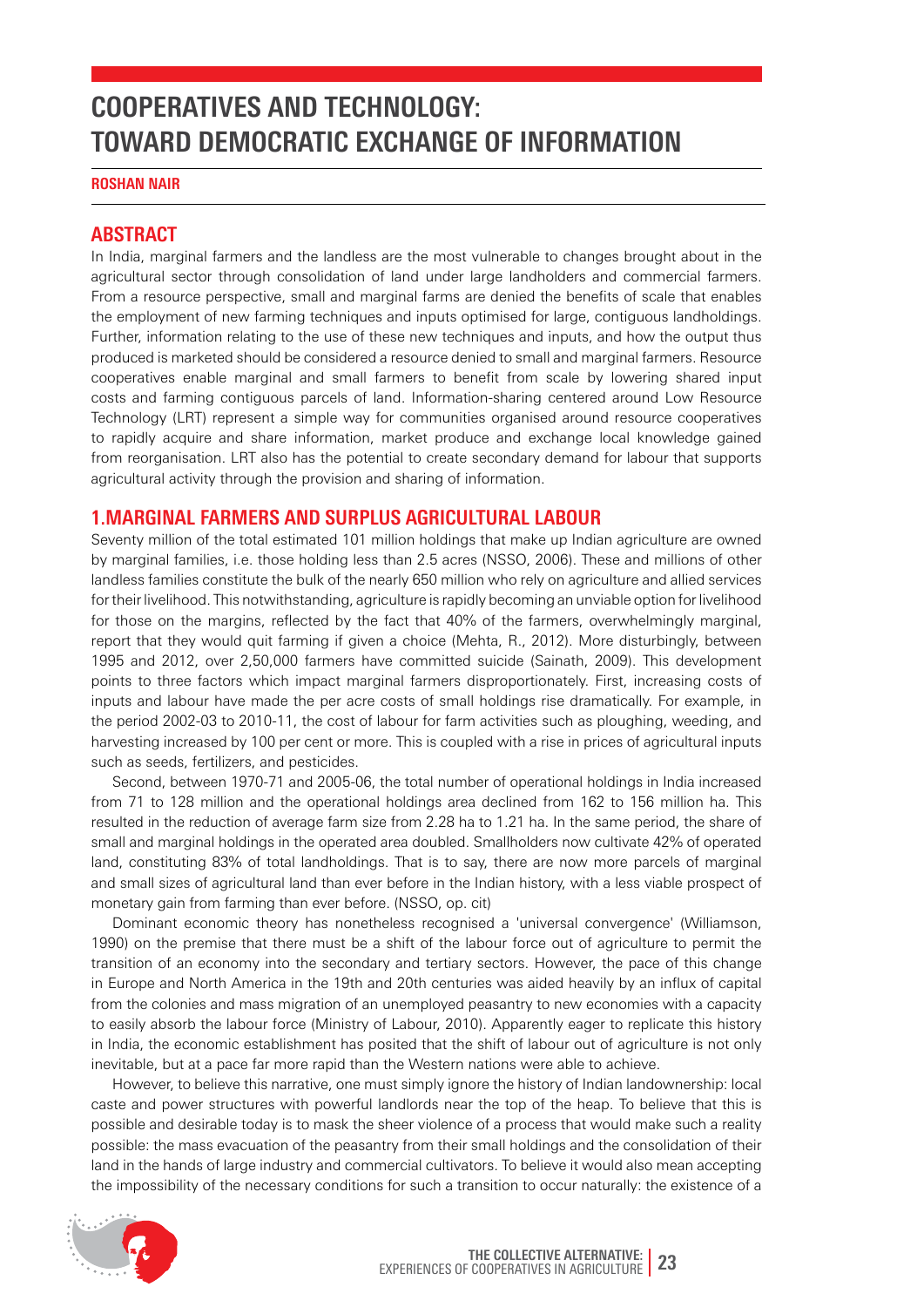ready market for the excess labour generated from such evacuation, and the necessary infrastructure for the adequate training, accommodation and support of this labour force.

#### **The question remains: Can those on the margins, displaced from agriculture be absorbed in activities that do not innately disadvantage those without access to resources?**

#### **Marginal farmers and access to information**

Outside the realm of Indian agriculture, the world is fast becoming a connected market; an 'information age' that relies on seamless transfer of data between the forces that make up the organised global marketplace. In rural India, caste-based information networks form the basis for credit, insurance, agricultural inputs and access to resources (Munshi, 2004).

To assess the question of agrarian labour from the perspective of information, what appears to happen as we approach the micro-economies of marginal agriculture is a mass theft or loss of market information during its transfer from the institutions that govern the macro-economy. Caste based information networks allow valuable information to flow toward power, i.e., towards the caste groups that dominate the rural landscape and away from those groups without access, in a majority of cases, such as marginal and tenant farmers.

A much researched example is agricultural market prices. Every year in New Delhi, the Commission for Agricultural Crops and Price sets a Minimum Support Price for major crops in order to evolve a balanced and integrated price structure keeping in view the overall needs of the economy and with due regard to the interests of the producer and the consumer. However, the reality in the market is high price volatility. Centrally set prices do not follow local farming conditions, thus creating an unviable and inordinately low price at the market gate. Also, the published government prices are simply denied to farmers of certain caste and social groups at the government markets by local intermediary buyers who run them [W1]. In farms where transportation costs make market sale unviable, small farmers instead rely on local traders or middlemen and accept the prices they offer. In the Muzaffarpur district of Bihar, in 2009, even a cash crop of bananas was offered to local agents at a rate that was almost 30% lower than the prevailing published market prices (Mehta, J., et al., 2011).

Innumerable studies show that small farmers report receiving a lower price for the same crop as large farmers do. Traditional methods of information-sharing, essentially through local market intermediaries, have already been shown to be heavily biased against lower caste and marginal farmers. This trend persists in modern methods of information-sharing too. In mechanised agriculture, if optimal outputs are to be achieved, inputs of modern farming, namely branded seeds, fertilizers and pesticides require specialised information, as also do the specific application of resources such as water and mechanisation. Lack of access to such information greatly handicaps those farmers who are denied it. What is clear is that information is available in rural areas, but shared inequitably and at a price. Several organisations offer mobile phone-based crop advisories, personal field visits by scientists and even farm-side post-harvest processing and marketing services (Parikh et al., 2007) to farmers for a fee, or those with large volumes of produce. Given that disposable incomes and large volumes are almost exclusively the luxury of large farmers, here again we see a skew away from marginal farmers in more recently formed information-sharing networks.

#### **Need for efficient information-sharing**

To be clear, these outcomes of information loss are not a question of inadequate technology. As described in the second section of this paper, several successes have proven the ability of LRT to effectively deliver simple information that addresses the needs of an agrarian population in upheaval. The commodification of information has allowed the creation of a burgeoning marketplace for it. Agricultural information, such as official market rates, best crops and inputs for the prevalent weather conditions, lowest input costs and labour availability have already been put on sale, but with limited success. At the rural level, disposable income to be spent on information is simply a measure of the capacity of a farmer to generate wealth, that is, landownership. Again, we must ask what this implies for marginal landholders and the landless.

#### **Cooperatives – Better organiSation, better flow of information**

A solution to the manifold problems mentioned above, namely, the unviability of small holdings, the marginal farmers' lack of access to information and other resources, and the lack of local employment



**The Collective Alternative: 24** Experiences of Cooperatives in Agriculture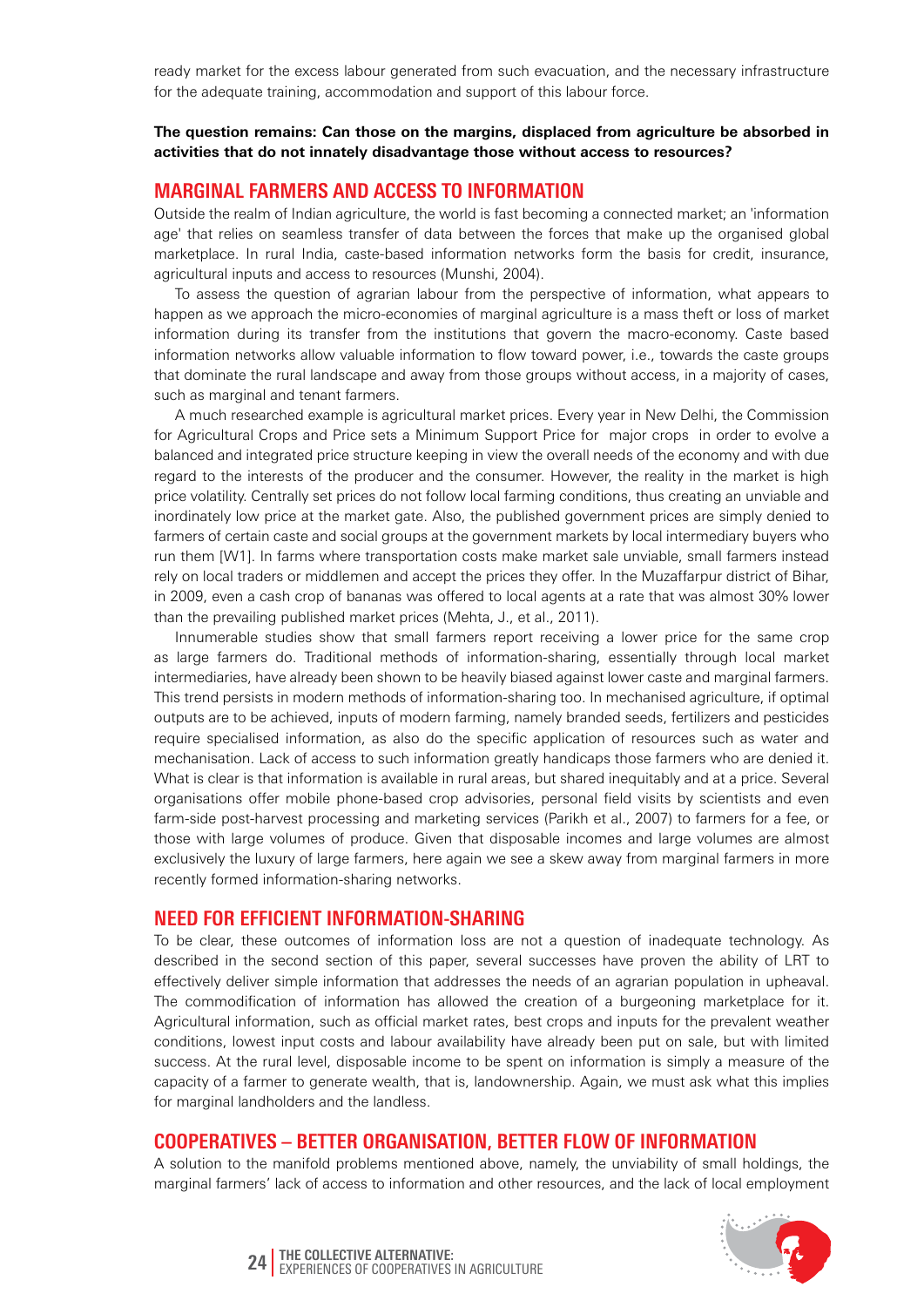in agricultural areas can be addressed by revisiting the idea of cooperatives, incidentally one of the oldest continuing legislations addressing agricultural labour in India.

#### **History of Cooperative Legislation in India**

The idea of a cooperative agricultural effort, i.e. the sharing of local land, labour, and resources to control output, is not new to India. In fact, Nadkarni reveals that in the pre-independence era this activity took the form of common water management, collective harvesting and marketing of produce, seed sharing and distribution of surplus output. (Nadkarni, 2007)

In 1892, an Indian Civil Services officer, Frederick Nicholson, first suggested a system of agricultural banks providing localised credit to support activities of this nature. The idea gained credence over time, particularly given repeated crop failures and famines at the turn of the century in British India. What eventually was enacted as the Cooperative Credit Societies Bill of 1904 was initially focused solely on provision of agricultural credit, as opposed to other forms of cooperation as 'among relatively backward populations, the difficulties involved in the management and distribution business [were] likely to prove a stumbling block in the way of progress '. (Nadkarni, 2007) The Act was amended and its scope changed during the world wars. By 1945, a Cooperative Planning Committee was established, which identified cooperatives as an ideal medium to democratise agricultural planning activities. This led eventually into the First Five Year Plan of independent India, which relied on cooperatives as an organisational form for development activities.

However, the persistent 'difficulties involved in management and distribution led to a hands-off attitude in the formation of cooperatives, allowing their takeover by large peasants and other local power groups (Chithelen, 1985). The high subsidies received allowed the creation of a new stratum of rich landlords who controlled the cooperatives, and eventually translated into political power in cooperative heavy states like Maharashtra and parts of Uttar Pradesh. Ironically, the most effective remedy to these issues of management and distribution, namely LRT, were adopted early on by these cooperatives of the resource rich farmers.

Thus, the history of organised, state-led cooperative formation in India is pockmarked by the use of the cooperative form of organisation to capture power by resource rich groups of the peasantry. When considering solutions to the issues of contemporary marginal, small, and tenant farmers, it becomes clear that the current paradigm of cooperatives, as defined by state interventions, is not suitable. However, given its historical and cultural significance, the concept of cooperatives cannot be dismissed as easily.

#### **Resource cooperatives as a solution**

In view of the persistent, distributed and localised nature of Indian agriculture, resource sharing still offers a solution to several of the issues facing marginal farmers. These are analysed below:

**Unviable holdings and access to resources:** The JAISS study (Mehta, J. et al., op. cit) states that while marginal households often do not hold contiguous parcels of land, and that many parcels lack access to water, one important observation is that neighbouring plots of sampled households are nearly always reported to have access to water. Coupled with the fact that an overwhelming majority of these plots are held by members of the same community, and often the same family, the question of viability of resource sharing must be posed again. Voluntary pooling of inputs would allow neighbouring plots to significantly decrease the price of ploughing, sowing, irrigation and harvesting through economies of scale.

**Information Access and Local Employment Generation:** A reorganisation of communities around resources would allow for the formation of local groups of farmers, based on geography, land quality and income. As described in the following section, LRTs have demonstrated several successful examples of connecting discontinuous groups to transparent information in an efficient manner. Combining these ideas, a scaled information exchange can be created, whereby resource conserving and optimising practices can be shared, market information received and trade of surplus facilitated (Gandhi, 2009). Such exchange would also form the basis for local employment. By connecting communities directly with the market, employment around information transfer and trade of surplus which involves local community members is possible, sidestepping the role of middlemen external to the community.

Several examples, both from the development sector and public undertakings, have proved the viability of a localised exchange model as described above. For example, the Kudumbashree Mission

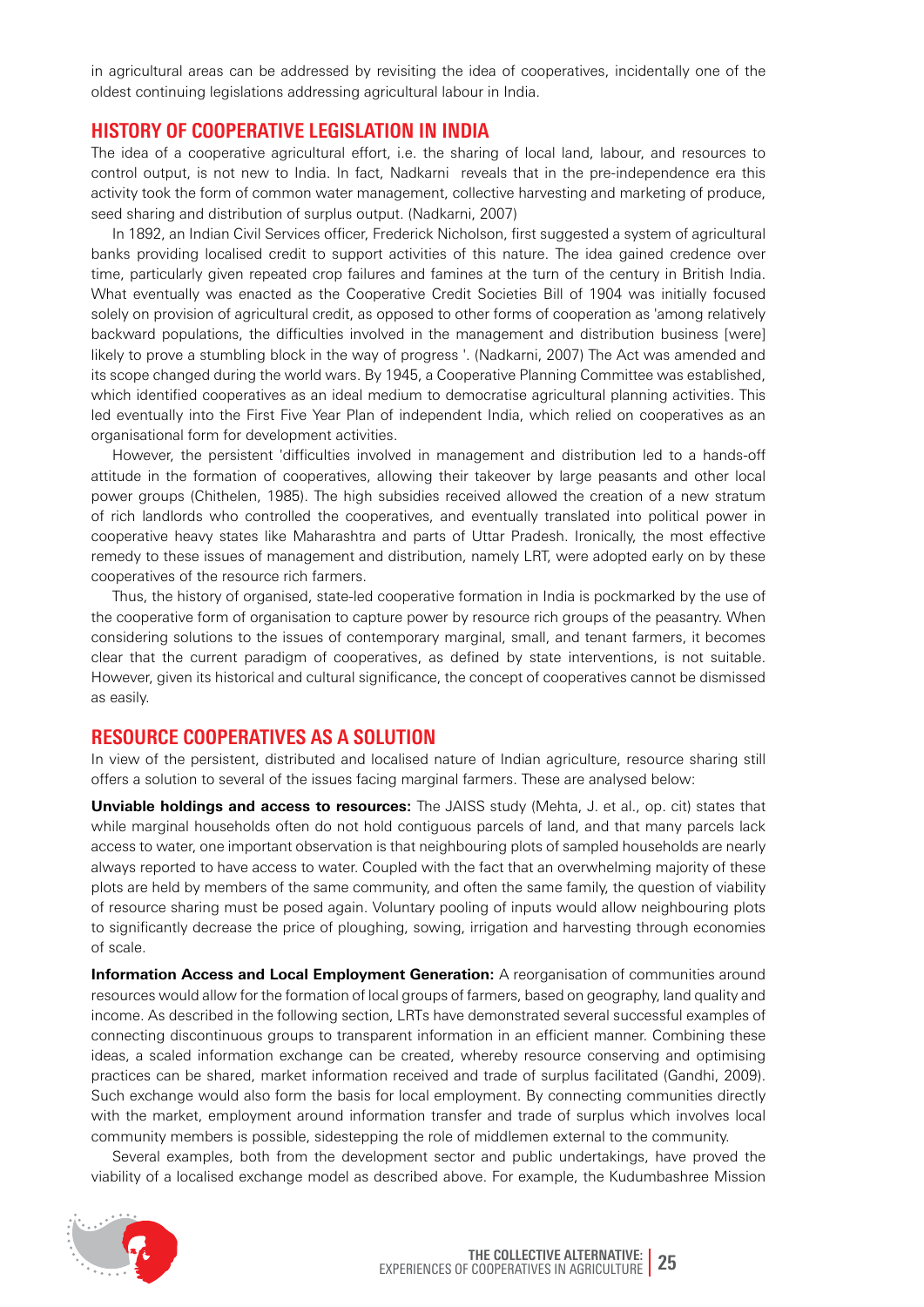project undertaken in Kerala since 1998 has shown that a scalable network of cooperatives can efficiently share resources and information for both social and marketing outcomes (Pat, 2005). However, without public discourse on a policy framework to make such success scalable, permanent and supported by public and community-owned infrastructure, and for technology to allow the efficient scaling of such models, these successes will remain limited to the local geographical areas where they thrive.

Having explored the context of cooperatives in addressing the issues of surplus labour from marginal farms, I will now analyse the technological interventions that have successfully enabled the growth of localised information exchange.

#### **2. LOW RESOURCE TECHNOLOGIES**

Specific to agriculture, LRT, in this paper, refers to all tools and innovations whose manufacture, distribution and implementation is primarily defined by the end-users of the technology and whose cost and process barriers to manufacture are sufficiently low to allow wide social participation in these processes. These technologies represent a break from mainstream technology interventions in agriculture, which have traditionally been controlled by large private or state enterprises that do not distinguish one user from another, or in fact seek direct user input for a major part of the production process.

LRT has emerged from early development sector interventions to improve outcomes for communities by strengthening communication and distribution among them, particularly those excluded from state and private attempts in this regard.

This section attempts to outline the hitherto unexplored potential of LRT tools to aid local organisation of scaled cooperative production and to form a basis for viable local exchange in crops for which no larger viable market exists. Deployment of such infrastructure would also necessitate the creation of a local organised cadre of service providers using such platforms to trade, manage and expand existing economic activities on the basis on such technology. Several successful experiences of local groups throughout South Asia provide a possible direction for such growth. These are explored below.

#### **The question of information technology in agriculture**

The evolution of agriculture through history is, among others, the history of technological interventions in agriculture. While the early technologies introduced in crop production were responsible for reorganisation of societies around agricultural activities, the last several centuries have seen technology evolve mainly from the needs of crops as commodities. Recent decades have seen every input hitherto controlled by the marginal farmer, including water, seed, fertilizer, and the techniques for their proper access and use converted into private assets for rent.

LRT has followed a rather different trajectory and has emerged directly as a result of this latter feature of contemporary technology, i.e. the increasingly privatised access to technology inputs for small and marginal farmers.

What follows below are examples that prove local community organisation combined with technology infrastructure is able to effectively transfer information among peers. The relationship of beneficiaries of information to land and local power equations has not been explored as the primary focus in any of these experiments, which only further highlights the urgency of public and development sector policy interventions to address these gaps.

Successful deployment of LRT has shown promise in two areas directly relevant to the efforts towards resource cooperatisation described above, namely, in helping to share local knowledge and resource use techniques among groups, and in the creation of transparent and localised markets which generate consistent value for the output of marginal farmers or cooperatives set up to serve these groups.

### **Local Knowledge Exchange**

#### **Awaaz Othalo**

Started in 2007 as a research project in Gujarat, Awaaz Othalo is a service that allows farmers to access information over the phone, provide their own responses and listen to the responses of others. This application allows sharing agricultural advice by posting, listening to and replying to others' voice messages using any phone. It has catered to nearly 300,000 calls for over 15,000 callers since 2009. In experiments, the service tested whether information was more influential when it came from high-status scientists in comparison to peer farmers. Contrary to general belief, participants acted more upon the



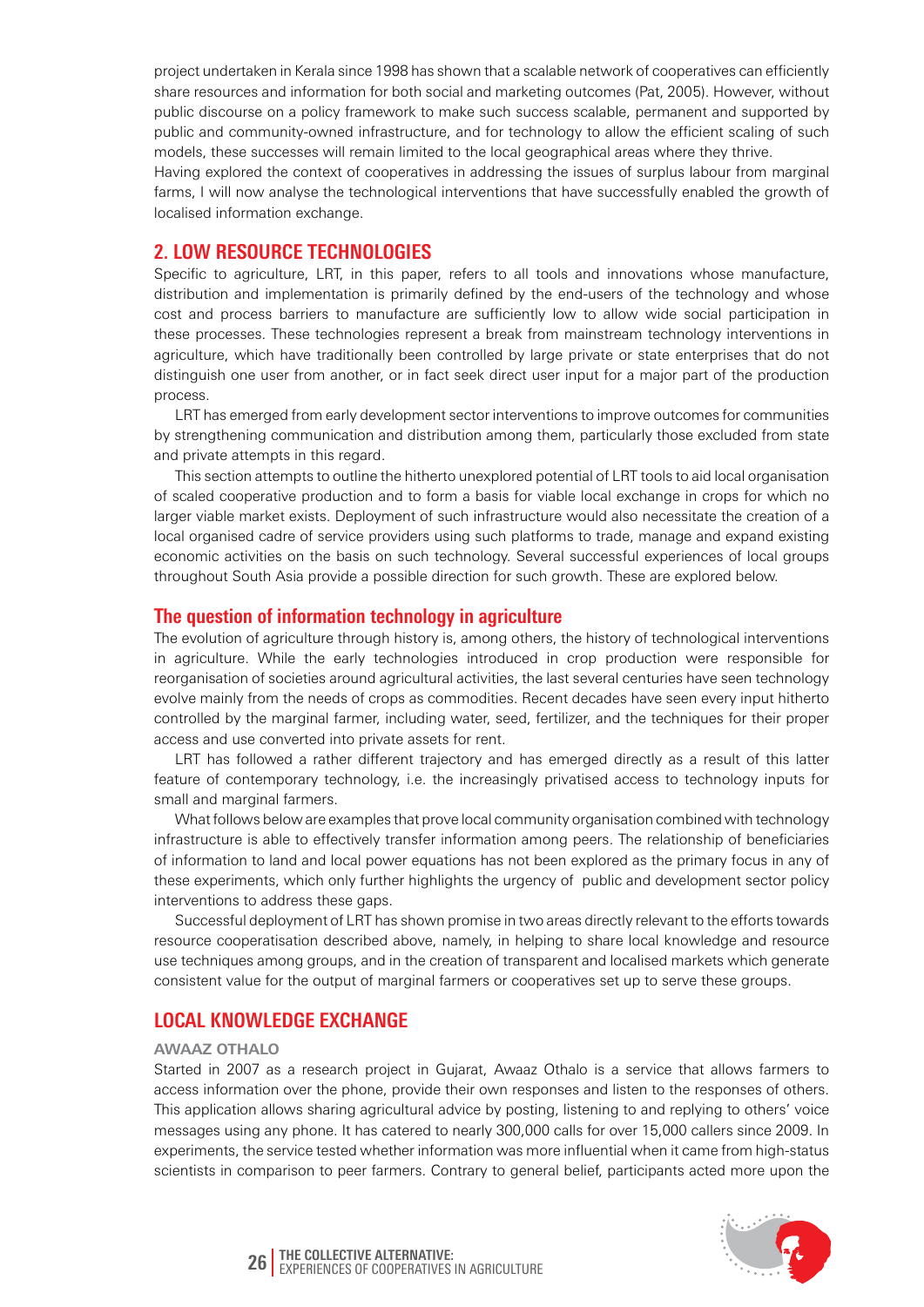same information when it came from a peer. Based on these and other experiences from fieldwork, the service developed a generalised software platform for deploying voice-based social media combining call-in and call-out features, and web-based moderation. (Patel, 2012)

#### **Digital Green**

Digital Green is a research project that seeks to disseminate targeted agricultural information to small and marginal farmers in India using digital video. The unique components of Digital Green are: (1) Participatory process for content production; (2) Locally generated digital video database; (3) Humanmediated instruction model for dissemination and training; and (4) Regimented sequencing to initiate new communities. Unlike some systems that expect information or communication technology alone to deliver useful knowledge to marginal farmers, Digital Green works with existing, people-based extension systems and aims to amplify their effectiveness. While the video provides a point of focus, it is the people and the social dynamics that ultimately make Digital Green work. Local social networks are tapped to connect farmers with experts. The thrill of appearing 'on TV' motivates farmers, and homophily is exploited to minimise the distance between the teacher and the learner. Since its founding in 2007, Digital Green has increased the adoption of certain agricultural practices sevenfold over a classic Training and Visit-based (T&V) Extension approach. On a cost-per-adoption basis, Digital Green was shown to be ten times more effective than a classical extension system. Investments included performance-based honoraria for local facilitators, a shared TV and DVD player in each village, and one digital camcorder and PC shared across the project area. (Gandhi et al., 2009)

### **Creation of Transparent Local Markets**

#### **Nepal Wireless**

Since 1997, a schoolteacher in rural Nepal and his team of locally trained technicians set out to connect several villages to the internet (Ruth & Giri 2007). They used a series of wireless antennas tethered to trees and a locally made micro-hydel station to power the system. The initial 19 villages selected were overwhelmingly agrarian, with a majority of residents engaged in yak herding or cultivation of subsistence crops and produce for local sale. The experiment has since been expanded to cover three districts, and provides the beneficiaries with shared computers to access the network and a variety of services, including tele-medicine, agricultural advice, and trading services. The latter feature is the most promising in terms of potential within cooperatisation. Through the information sharing network, yak herders are able to trade milk, cheese and cattle across remote villages without the aid of middlemen.

#### **KACE**

In Kenya, KACE (Kenya Agricultural Commodity Exchange) provides a complete market information system plus marketplace, with access through information centres, SMS and voice recordings via a tollfree number. The marketplace allows a transparent exchange between groups of farmers and buyers. Early results show significant use of the system to match local supply and demand and to learn current market prices, providing leverage with traders. (Parikh et al.,op. cit.)

#### **Using LRT to address the scale challenges of cooperatives**

The technologies mentioned in the above examples, such as mobile technology and local Wi-Fi mesh, show great potential for rural and small town connectivity with information-sharing networks. Also, peer-based systems allow for participation by a wide spectrum of users. However, seen in the context of enabling cooperatisation, the experiments described reveal several shortcomings that need to be addressed before they become relevant to addressing the issues of information exchange discussed in the earlier section.

Primarily, all the initiatives described are of a technical nature and do not specifically focus on the dynamics of local landholding. That is to say, without a change first in the existing structures of organisation, larger farmers are still the best placed to take advantage of new information. However, especially in the case of the Knowledge Exchanges above, there is clear evidence of a significant increase of marginal and small farmers in information contribution and dissemination than prevailed earlier.

Another issue is that all the information exchanged still dealt with traditional markets and production cycles driven by those markets. Under resource cooperatisation, community markets and predictable local demand can occupy an important place in the farmers' production decisions.

What is clear in all cases is that LRTs enable local groups to coordinate activities, share best practices,

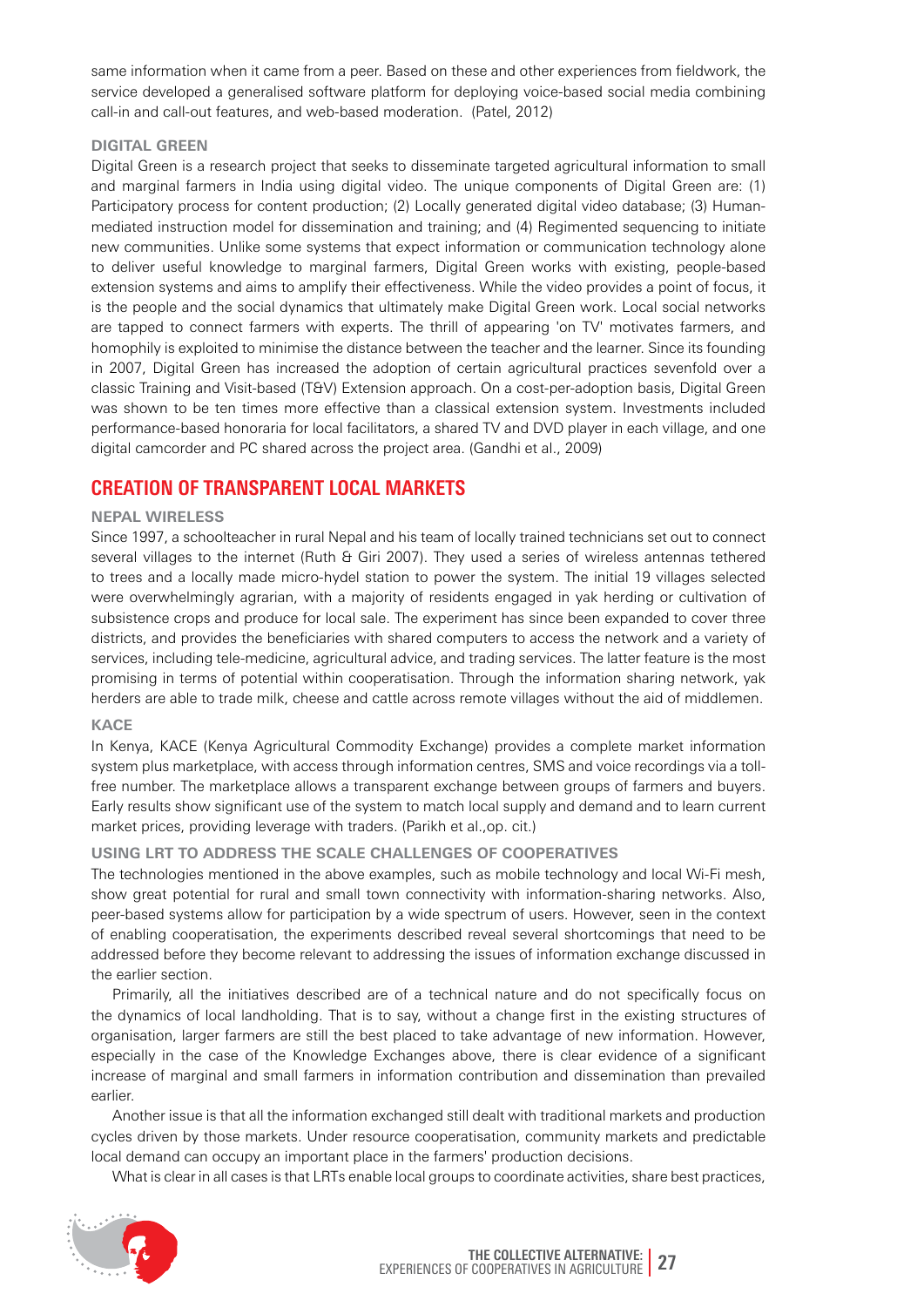and market directly to buyers, with minimal cost of monitoring. For resource cooperatives, this not only allows efficient organisation, but, considering that all the LRTs described above are run with the active participation of community members, also generates secondary employment.

Some possibilities currently being explored by LRT practitioners include the creation and support of 'viewing groups' of marginal and tenant farmers across states with the goal of discussing issues directly affecting them and resolving them with minimal external input, crop planning across groups based on information received and collaborative resource planning through information-sharing. The next stage of expansion of LRT will feature small farmers classified for resource-sharing and localised marketing of crops between farmers' groups.

#### **Conclusion**

The issues of surplus labour in Indian agriculture have been seen to have their roots in the widespread exclusion of the landless and marginal, small and tenant farmers from participation in the resource and information intensive system of modern agriculture that has been adopted by the larger farmers, and encouraged by lopsided market structures that support output from these processes. Examples of voluntary cooperatisation of resources between marginalised agricultural groups present a possible solution to this problem by creating viable operations for those directly engaged on the land, and a structure which generates employment from resource organisation and produce marketing. The experiences of deployments of LRT offer practical directions.



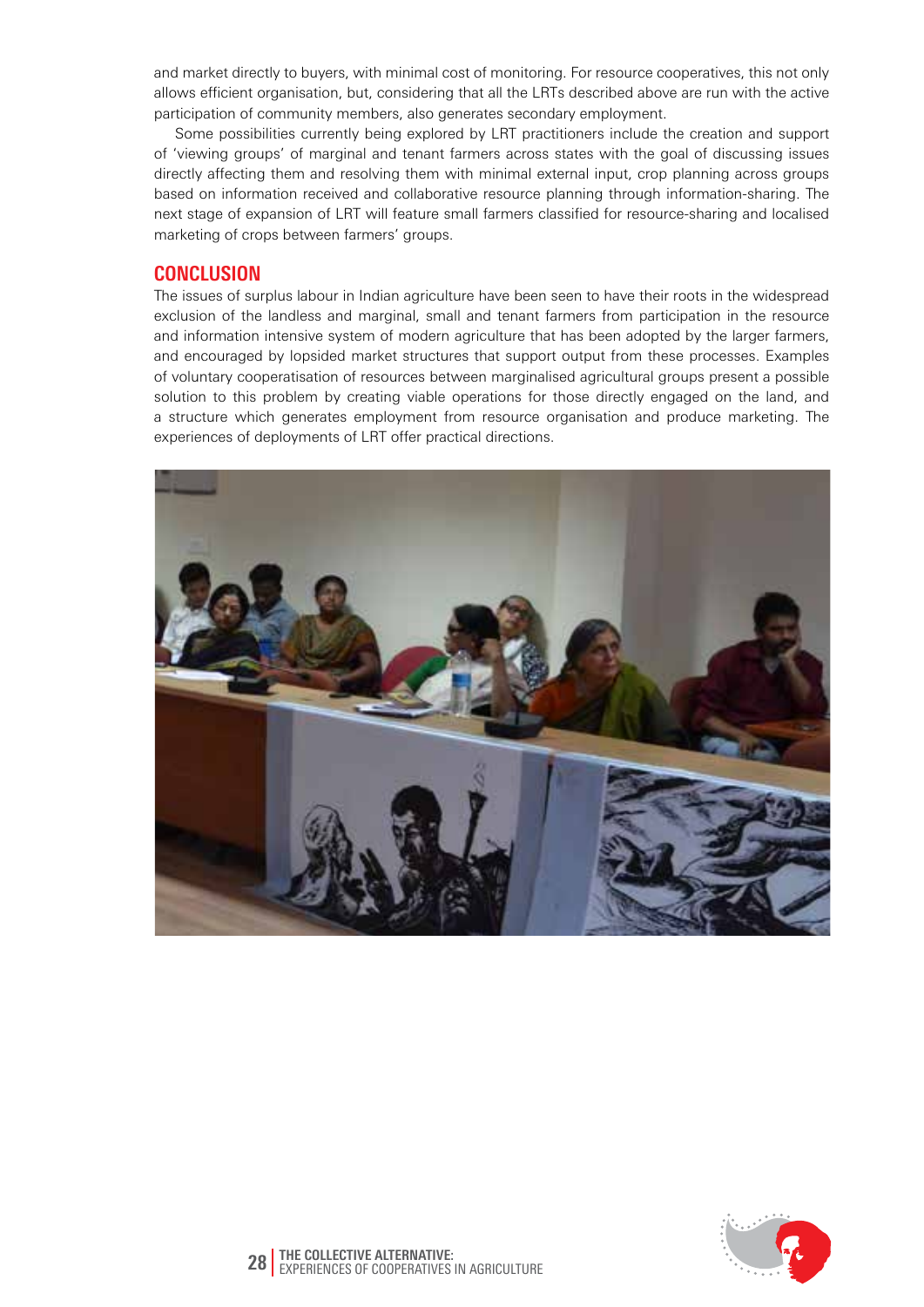### **Bibliography**

- Chithelen, I, 'Origins of Co-operative Sugar Industry in Maharashtra', Economic and Political Weekly, vol. 20, no. 14, 1985.
- Gandhi, R., R. Veeraraghavan, K. Toyama, and V. Ramprasad, 'Digital Green: Participatory Video and Mediated Instruction for Agricultural Extension', Information Technologies and International Development Journal, vol 5, issue 1, 2009.
- Mehta, Jaya., Vineet Tiwari, and Roshan Nair, 'Agrarian Crisis: Life At Stake in Rural India', Joshi- Adhikari Institute of Social Studies Publications, 2010.
- Mehta, R. , 'Statistics on Farmers and farm management for furthering synthesis of agricultural development and related policy analysis', paper for 4th Meeting of Wye City Group on Statistics on Rural Development and Agriculture Household Income, Brazil, November 2011.
- Ministry of Labour and Employment, Report 13690: Occupation-wise Average Daily Wage Rates in Agricultural Occupations in India, Government of India, 2012.
- Munshi, K., 'Social Learning in a Heterogeneous Population: Technology Diffusion in the Indian Green Revolution', Journal of Development Economics, 2004.
- Nabar, V., 'The State, Cooperatives and Cooperative Legislation in India: Changing Contexts and Emerging Trends', paper presented at First International CIRIEC Research Conference on the Social Economy, 2007.
- Nadkarni, R.V., 'Origin and Development of Cooperation in India 1904-1951', presented at Hundred Years of Cooperative Development in India, NCUI, 2007
- National Sample Survey Organisation Ministry of Statistics & Programme Implementation, Some Aspects of Operational Land Holdings in India, 2002 - 03 NSS 59th Round', 2006.
- Parikh, T., N. Patel,.and Y. Schwartzman, 'A Survey of Information Systems Reaching Small Producers in Global Agricultural Value Chains', in Proceedings of IEEE Conference on Information and Communication Technologies for Development (ICTD, 2007).
- Pat, A.K., 'Kudumbashree : A Poverty Eradication Mission in Kerala', Economic and Political Weekly, vol. 40, no. 48, 2005.
- Patel,N., K. Savani,,S. Klemmer,T. Parikh, 'Power to the Peers: Authority of Source Effects for a Voice-based Agricultural Information Service in Rural India', forthcoming in Proceedings of IEEE Conference on Information and Communication Technologies for Development (ICTD, 2012).
- Ruth, S. and J. Giri, 'Defying the Odds: A Success Story from the Mountains of Nepal', Information Technology in Developing Countries Journal, vol. 17, no. 3, 2007.
- Sainath, P., 'In sixteen years, farmer suicides cross a quarter million', The Hindu, 29 Oct. 2011. Williamson, John, 'What Washington Means by Policy Reform', in John Williamson (ed.), Latin American Adjustment: How Much Has Happened? (Institute for International Economics, Washington, D.C., 1990 ).
- Wilson, K., 'Small Cultivators in Bihar and 'New' Technology: Choice or Compulsion?', Economic and Political Weekly, vol. 37, no.13, 2002.
- W1, From the website of the Commission of Agricultural Crops and Prices, http://cacp.dacnet.nic. in, 2013.

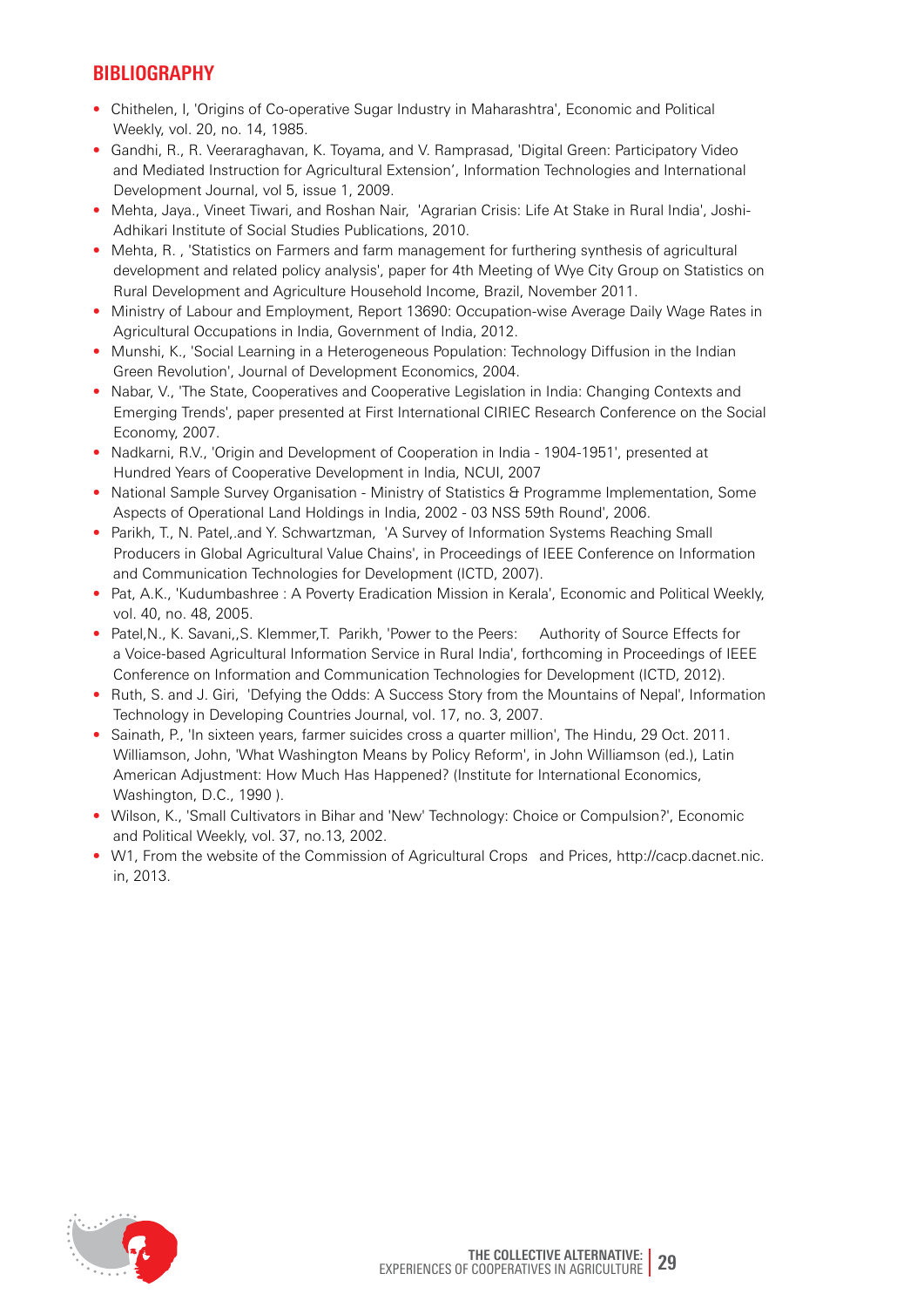# **About Authors**

#### **JAYA MEHTA**

Dr. Jaya Mehta is working with Joshi-Adhikari Institute of Social Studies as Head of the Academic and Research Wing. She has worked on the East European Socialist Economies, particularly with reference to German Democratic Republic. She is founder member of Alternative Economic Survey group. She has been writing on the issues of poverty, employment, women, and agrarian structure. She is also associated with an informal marxist study centre Sandarbh Kendra at Indore. She can be contacted at *jaya\_mehta@hotmail.com*.

#### **ROSHAN NAIR**

Roshan Nair oversees field operations at "Awaaz.De", a social start-up focussed on making technology tools relevant to rural and semi-urban communities. He has worked as an agrarian issues researcher with the Joshi-Adhikari Institute of Social Studies in New Delhi. Later he helped set up 'Jharkhand Mobile Radio', a phone based citizen reporting platform serving disconnected communities across Jharkhand State. He can be contacted at *roshanair@gmail.com*.

#### **SACHIN SHRIVASTAVA**

Sachin Shrivastava is a young journalist working with Naidunia - a leading Hindi daily and having keen interest in issues related with rural people. He was also associated with the study of Agrarian Crisis undertaken by Joshi-Adhikari Institute of Social Studies. He is based in Indore and can be contacted at *chefromindia@gmail.com*.

#### **SAEED KHAN**

Saeed Khan is a senior journalist working with a renowned national daily. He is currently based in Indore and has keen interest in issues affecting people at large. He can be contacted at *hackademic.interest@ gmail.com*.

#### **SHANTA VENKATRAMAN**

Shanta Venkatraman is associated with the study undertaken by Joshi-Adhikari Institute of Social Studies to assess the collective farming under Kudumbashree Mission in Kerala. She is retired Senior Economist from National Council of Applied Economic Research (NCAER), Delhi. She can be contacted at *shanta1946@hotmail.com*.